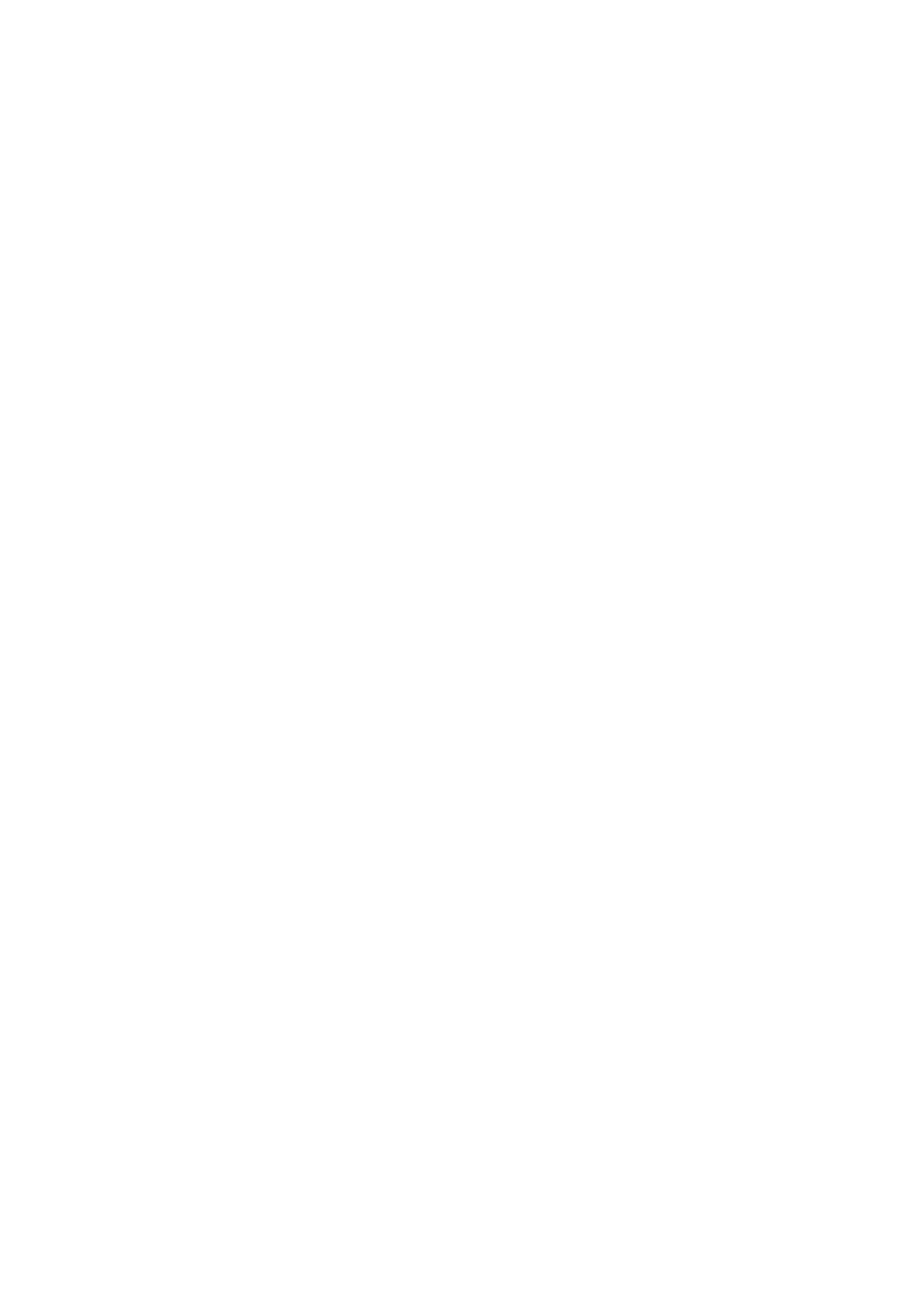# **Contents**

| 1.1        |                                                                          |
|------------|--------------------------------------------------------------------------|
| 1.2        |                                                                          |
| 1.3        |                                                                          |
| 1.4        |                                                                          |
|            |                                                                          |
| 2.1        | Profile of the Belfast Health and Social Care Trust                      |
| 2.2        |                                                                          |
| 2.3        |                                                                          |
| Standard 1 |                                                                          |
| Standard 2 | Involvement of Adults with Sensory Support Needs  13                     |
| Standard 3 |                                                                          |
| Standard 4 | The Planning, Commissioning and Delivery of Social Work and              |
| Standard 5 | Workforce Planning, Training, Supervision and Support 21                 |
| Standard 6 |                                                                          |
|            | Standard 7 The Range of Social Work and Rehabilitation Service Provision |
| Standard 8 | Aids and Equipment which Assist Daily Living and                         |
|            |                                                                          |
| 3.1        |                                                                          |
| 3.2        |                                                                          |
| 3.3        |                                                                          |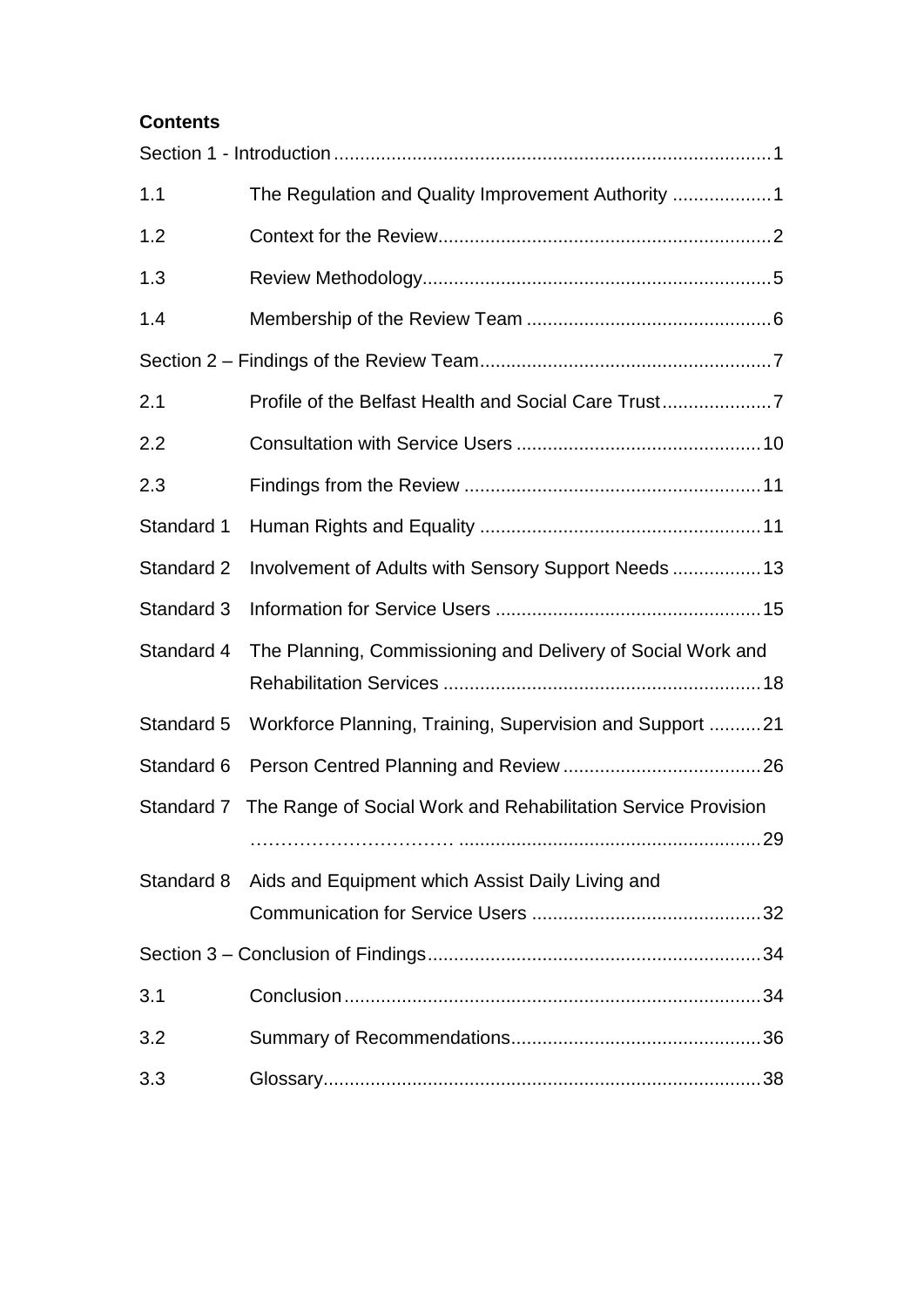# **Section 1 - Introduction**

# **1.1 The Regulation and Quality Improvement Authority**

The Regulation and Quality Improvement Authority (RQIA) is the independent health and social care regulatory body for Northern Ireland.

RQIA was established in 2005 as a non departmental public body under The Health and Personal Social Services (Quality, Improvement and Regulation) (Northern Ireland) Order 2003.

The vision of RQIA is to be a driving force for positive change in health and social care in Northern Ireland through four core activities:

- Improving Care: we encourage and promote improvements in the  $\bullet$ safety and quality of services through the regulation and review of health and social care.
- Informing the Population: we publicly report on the safety, quality and  $\bullet$ availability of health and social care.
- $\bullet$ Safeguarding Rights: we act to protect the rights of all people using health and social care services.
- Influencing Policy: we influence policy and standards in health and  $\bullet$ social care.

RQIA encourages continuous improvement in the quality of services, through a planned programme of inspections and reviews. RQIA reviewed and reported on the quality and availability of sensory support services being commissioned and provided by the Belfast Health and Social Care Trust (Belfast Trust).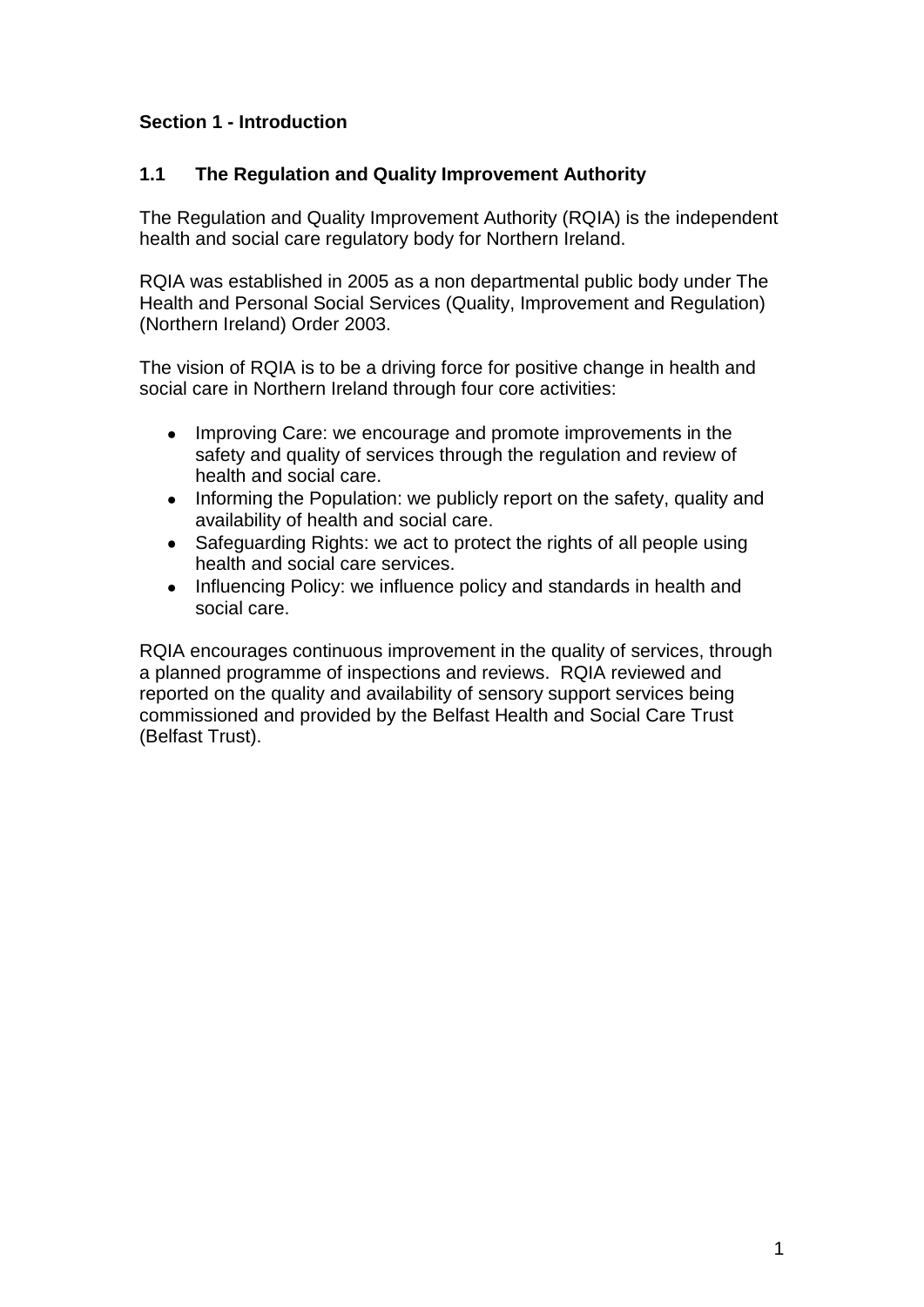# **1.2 Context for the Review**

In recent years there have been many changes and developments aimed at preventing discrimination against people with a disability.

From 2003 the Department of Health, Social Services and Public Safety (DHSSPS) Social Services Inspectorate (SSI) focused on the area of sensory loss and developed draft standards, which informed the original inspection of social work and related services for adults with a sensory loss in 2004. The aim of the inspection was to examine social work and other services for adults with a sensory loss and resulted in a number of recommendations in the Challenge and Change report (2005), which led to the development of the Quality Standards for Social Work and Rehabilitation in Sensory Support Services<sup>1</sup> (DHSSPS) in 2007. To follow up on the recommendations of the Challenge and Change report, a regional steering group was established in 2005 with responsibility for their implementation.

Four years have passed since the publication of the Quality Standards for Social Work and Rehabilitation in Sensory Support Services. Prior to this review no formal assessment of the progress of the implementation of the standards has been undertaken. This review was necessary to determine: if the standards have been implemented: the impact and effectiveness of the standards; and whether they have resulted in improvements in the delivery of health and social care in the area of sensory support services.

In June 2009, the UK government ratified the United Nations Convention on the Rights of Persons with Disabilities (UNCRPD). The convention does not create new rights for disabled people but provides a better understanding of disabled people's human rights. Under the convention, countries are obliged to "promote, protect and ensure full and equal enjoyment of all human rights and fundamental freedoms by persons with disabilities and to promote respect for their inherent dignity". The ethos of the convention was an integral part of this review and evidence of the Belfast Health and Social Care Trust meeting the key human rights indicators was sought during the review.

There have been several initiatives undertaken by various departmental bodies and voluntary sector organisations representing people with a sensory support need. These include:

Access to Public Services for Deaf Sign Language Users - User Forum Project Report<sup>2</sup>

The report outlined the findings and recommendations arising from a joint project carried out by the Royal National Institute for Deaf People (RNID) and the Deaf Association of Northern Ireland (DANI) during 2009. The

<sup>1</sup> A copy of the Quality Standards for Social Work and Rehabilitation in Sensory Support Services are available on the RQIA website under - Publications/ Quality Standards. [www.rqia.org.uk](http://www.rqia.org.uk/)<br>2. Assass to Public Camicas for Dasí Cime Language Usars. Usar Famus Dr

Access to Public Services for Deaf Sign Language Users - User Forum Project Report - A Partnership Publication by RNID and BDA - October 2009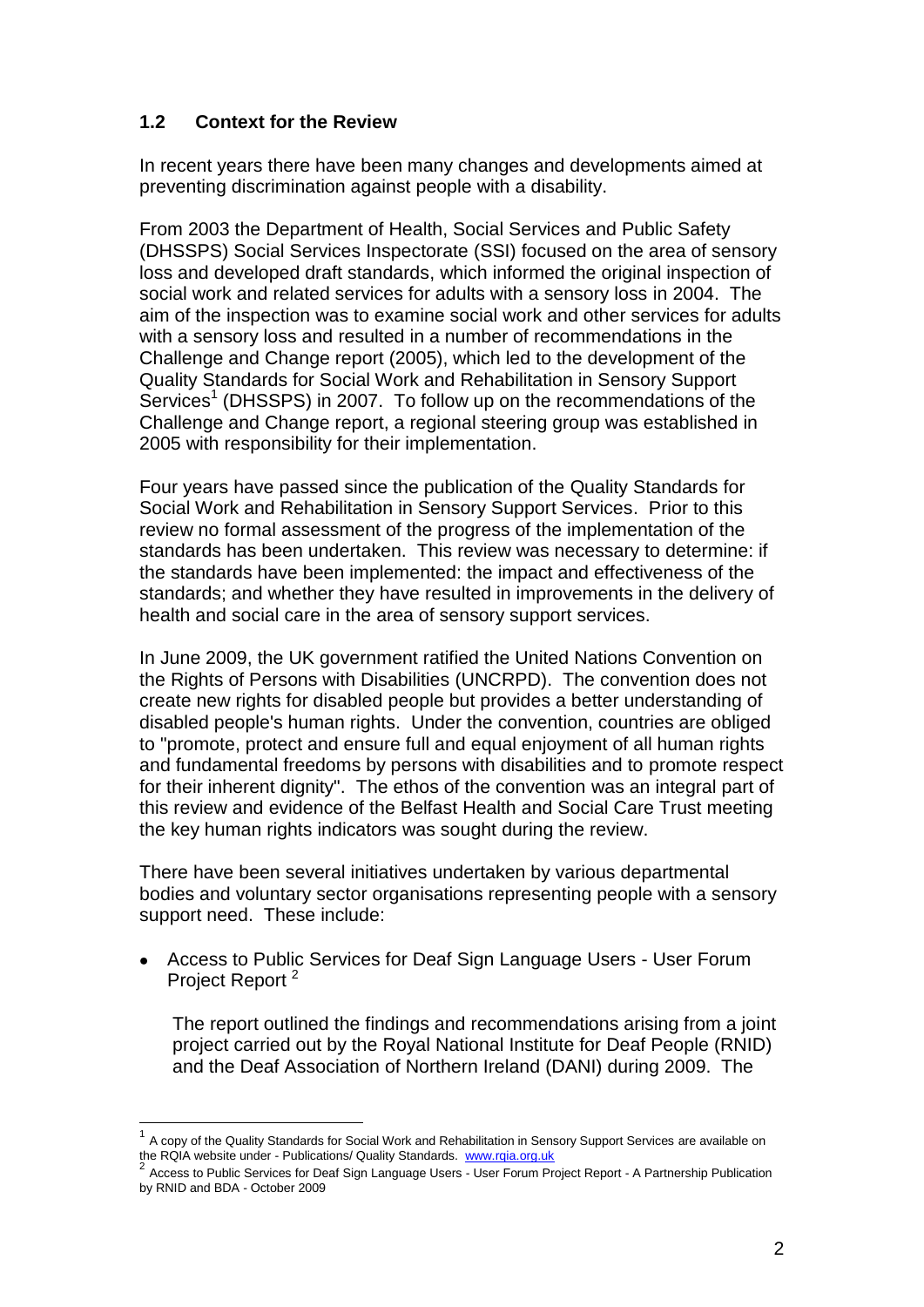aim of the project was to identify areas where access to public services could be improved for Deaf sign language users.

 $\bullet$ Is it my turn yet? - Access to GP practices in Northern Ireland for people who are deaf, hard of hearing, blind or partially sighted. **<sup>3</sup>**

The report assessed the level of access to general practitioner (GP) practices in Northern Ireland for people who are deaf, hard of hearing, blind or partially sighted and makes recommendations for improvement. The work was carried out in partnership with the Royal National Institute of Blind People (RNIB), Royal National Institute for Deaf People (RNID) and the Deaf Association of Northern Ireland (DANI) during 2009.

Vision Strategy - Implementation Plan 2010/11 **<sup>4</sup>**

The UK Vision Strategy was launched in April 2008 in response to the World Health Assembly Resolution of 2003, which urged the development and implementation of plans to tackle vision impairment, the Vision 2020 initiative.

The Vision Strategy (Northern Ireland) is made up from an all-party Northern Ireland Assembly group and builds on the work of the Regional Sensory Impairment Group (RSIG), which is bringing forward the recommendations from the SSI report Challenge and Change (2005). The implementation plan outlines the actions required to meet the key outcomes identified in the UK Vision Strategy.

Although these publications were not directly linked with this review, the work undertaken was referenced to inform this review.

Through research, RNID estimates that in Northern Ireland there are 258,510 deaf and hard of hearing people  $5$ . This would represent an estimated 48,431 people living within the Belfast Trust area who are deaf or hard of hearing.

Similarly, RNIB estimate that there are 51,877 people in Northern Ireland with a visual impairment <sup>6</sup>. This would represent an estimated 9,719 people living within the Belfast Trust area who are blind or partially sighted.

Both these groups represent a significant number of service users that could potentially benefit from the sensory support services. This review seeks to ensure that those who require access to such services are provided with quality services.

 $3$  Source: Is it my turn yet? - Access to GP practices in Northern Ireland for people who are deaf, hard of hearing, blind or partially sighted - A survey by RNID, RNIB and BDA (Northern Ireland) - March 2010<br>4 Oktober 16: San Oktober - Jacober 2010/10 Rha 2010/11 11/2001 2009 UK

Source: Vision Strategy - Implementation Plan 2010/11 - VISION 2020 UK

<sup>5</sup> Source: Information supplied by RNID

<sup>6</sup> Source: Prevalence of Sight Loss RNIB NI Briefing Paper Jan 2010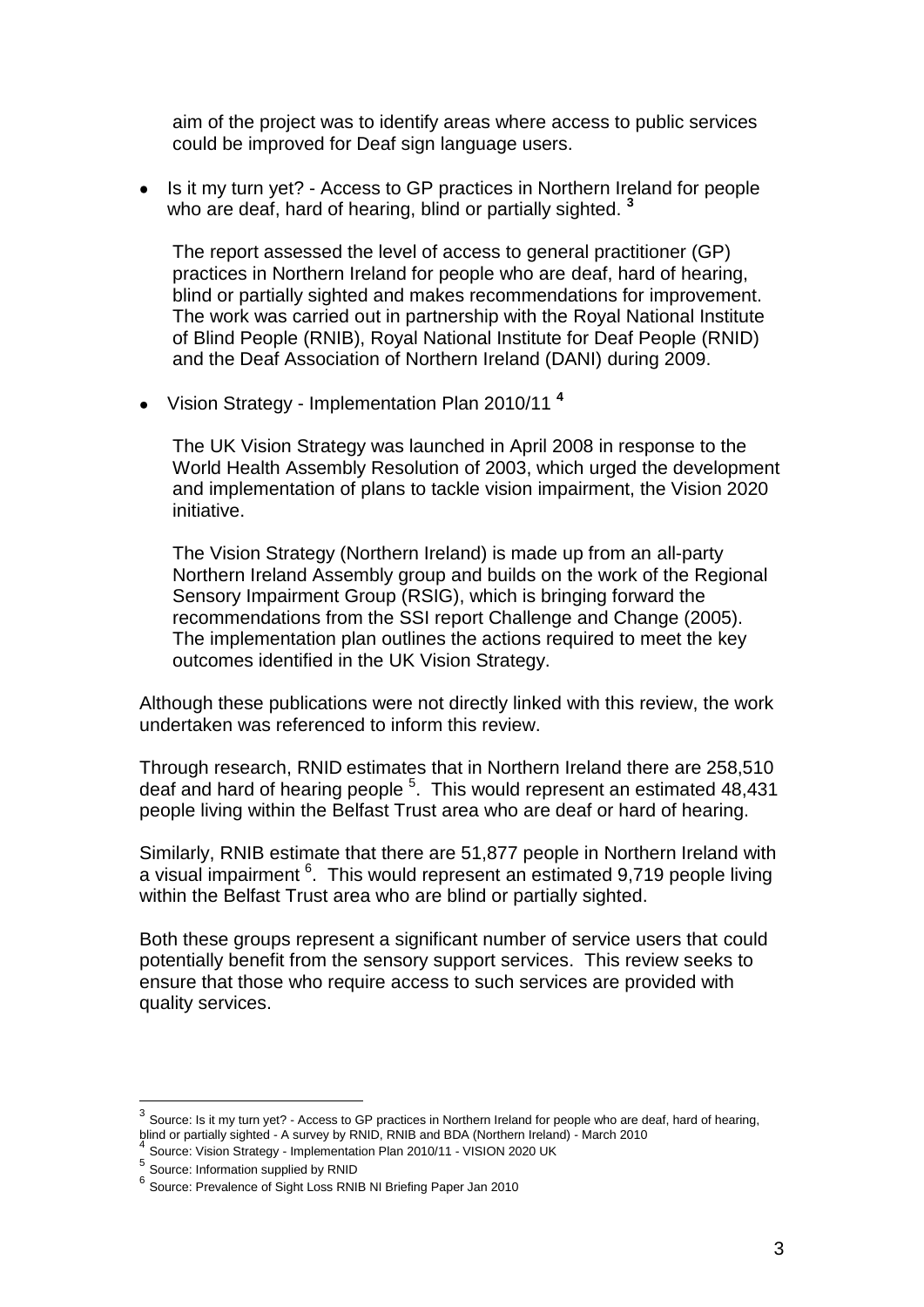This report summarises the findings from the review of the Belfast Trust and makes recommendations which the review team considers are necessary to maintain a quality service.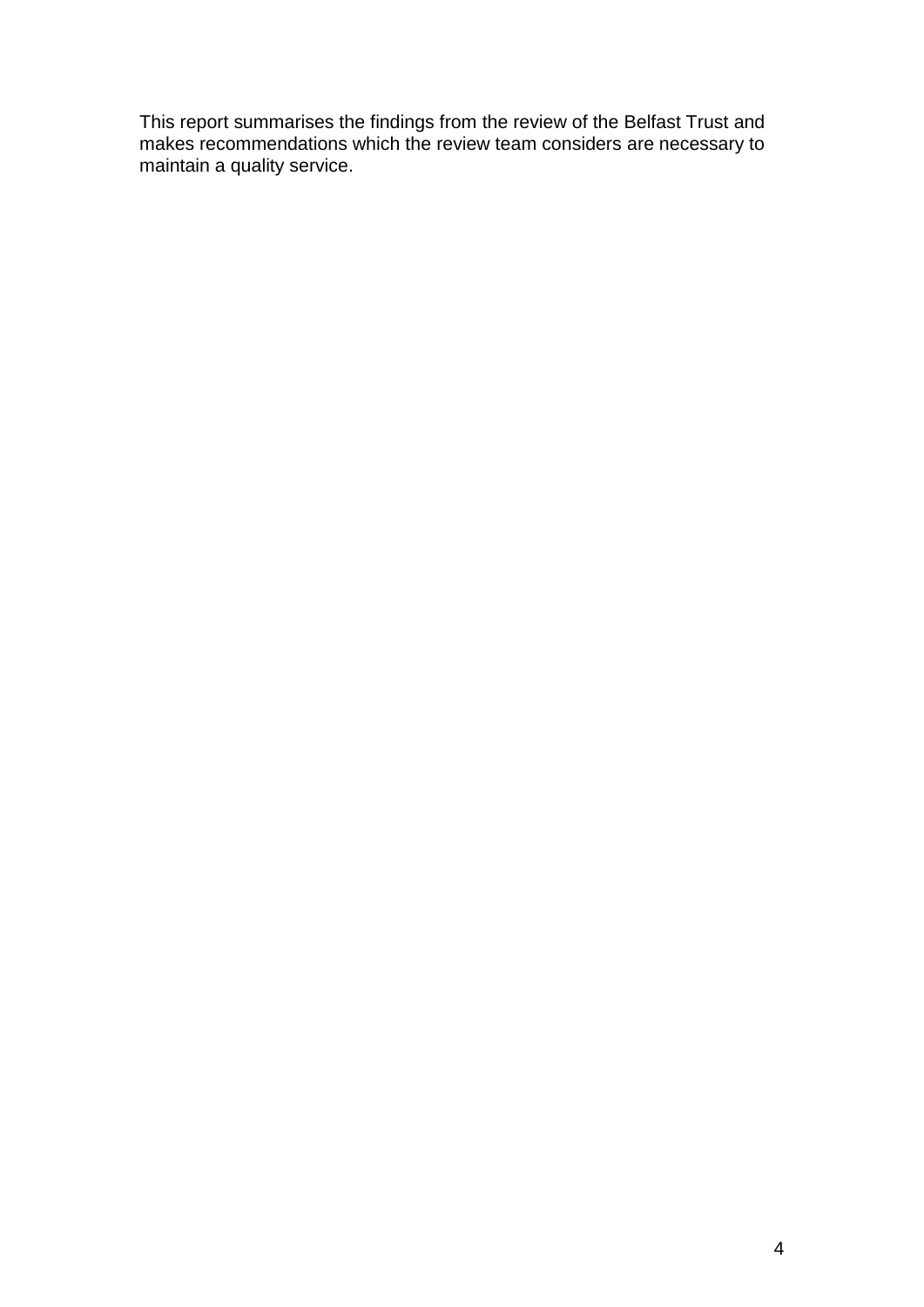# **1.3 Review Methodology**

The methodology for the review comprised the following stages:

- 1. Completion and submission to RQIA of a profiling questionnaire from the Belfast Trust, together with supporting evidence.
- 2. Completion and submission to RQIA of a self-assessment questionnaire from the Belfast Trust, together with supporting evidence. The selfassessment questionnaire was developed against the criteria from the Quality Standards for Social Work and Rehabilitation in Sensory Support Services (DHSSPS).
- 3. Consultation with service users throughout the Belfast Trust, to obtain their views and opinions about sensory support services.
- 4. Validation visit to the Belfast Trust on 8 February 2011, which involved:
	- meeting with representatives of the trust senior management team responsible for governance of sensory support services
	- meeting with service managers and team leaders responsible for the operational management of sensory support services
	- meeting with practitioners from sensory support services

The format for each meeting was to validate information supplied in the profile questionnaire, the self-assessment questionnaire and from the service user consultation.

- 5. Preparation of a feedback report for the Belfast Trust.
- 6. Preparation of an overview report of the review findings across Northern Ireland.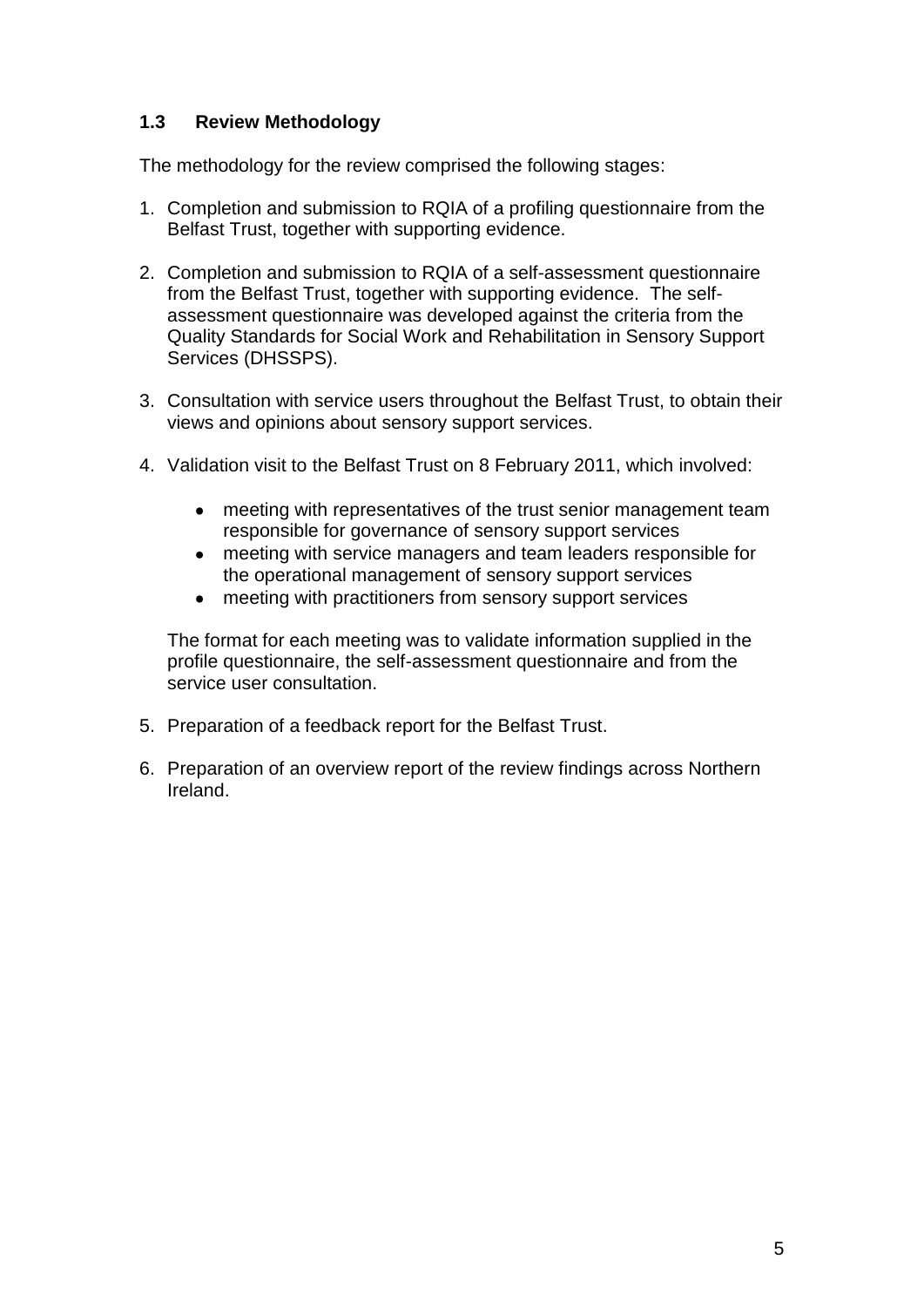# **1.4 Membership of the Review Team**

A multidisciplinary team of experts with knowledge and experience of working in the field of sensory loss, including independent reviewers from outside of Northern Ireland, was established for the review. The review team included:

| Liz Duncan<br>Liz Scott Gibson<br>John Gill<br>John Irvine                       | Head of Acquired Deafblind Services, SENSE<br>Director, Deaf Action<br>Policy and Projects Manager, Sight Action<br>Programme Director at School of Rehabilitation Studies<br>Birmingham City University. Chairperson for the review<br>team |
|----------------------------------------------------------------------------------|----------------------------------------------------------------------------------------------------------------------------------------------------------------------------------------------------------------------------------------------|
| <b>Julie Shorrock</b>                                                            | Sensory Loss Policy and Development Lead for Adult<br>Social Care, Somerset County Council                                                                                                                                                   |
| Janine Campbell<br><b>Christine Goan</b><br>Jim McIlroy<br><b>Dermot Parsons</b> | Project Administrator, RQIA<br><b>Senior Quality Reviewer, RQIA</b><br>Project Manager, RQIA<br>Head of Programme Agencies, RQIA                                                                                                             |

Phelim Quinn Director of Operations and Chief Nursing Officer, RQIA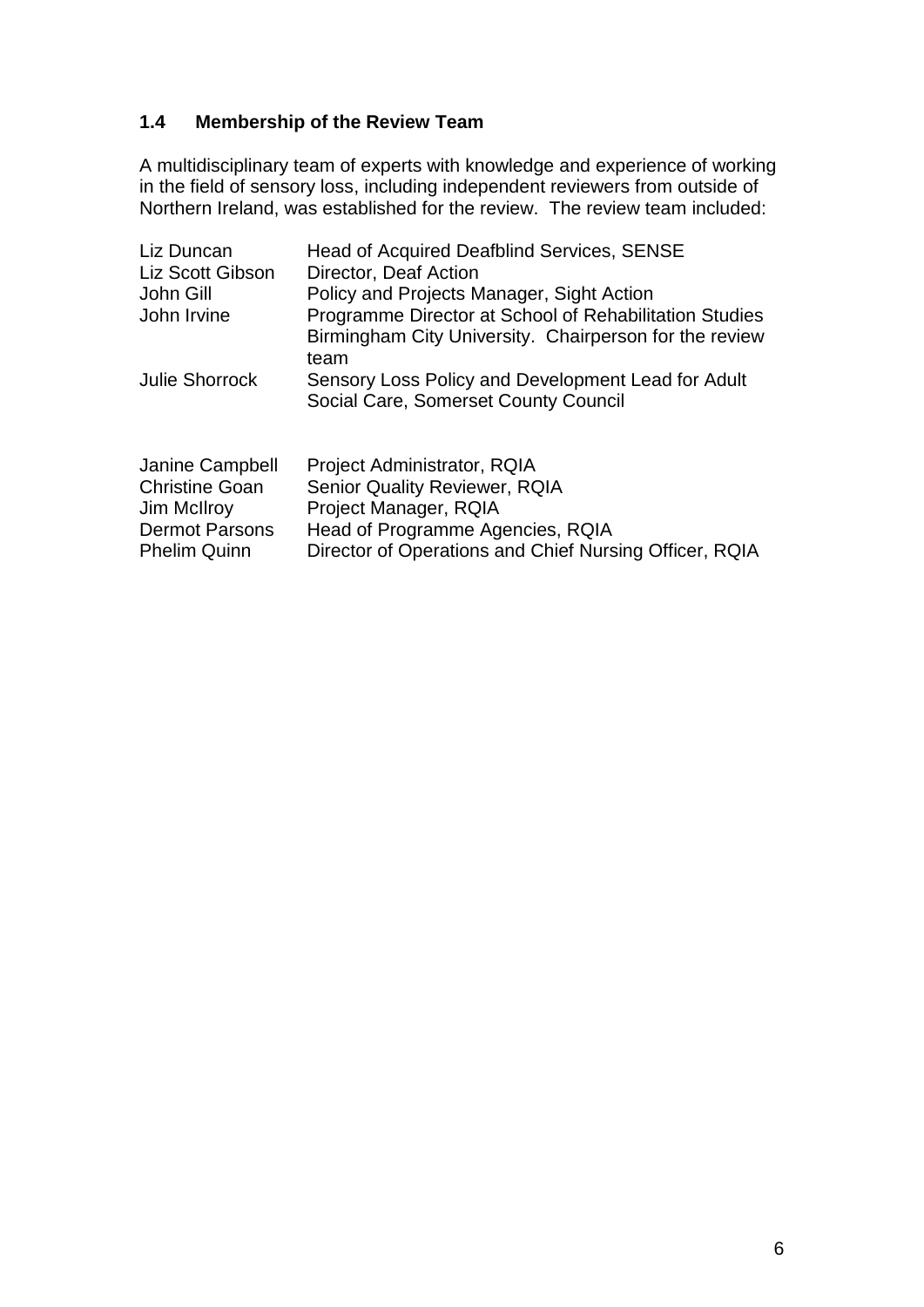# **Section 2 – Findings of the Review Team**

## **2.1 Profile of the Belfast Health and Social Care Trust**

The Belfast Health and Social Care Trust has been operational since 1 April 2007, following the merger of six community and hospital trusts and provides services to a total population of  $335,150^7$ .

Management of sensory support services falls within the Social and Primary Care Services directorate within the trust. The directorate has responsibility for mental health, physical and sensory disability, older people's services, family and childcare and social work services.

The sensory support services are based across two locations within Belfast: the Bradbury Centre, covering south and east Belfast and the Everton Centre, covering north and west Belfast. Both facilities provide a range of technical, rehabilitation and social work support to people who have sight and hearing disabilities and to their carers.

The Trust provides the main social work and rehabilitation services. It also commissions other services from voluntary organisations such as day care activity groups, benefits, support and interpreting services. The voluntary organisations include RNIB, Shopmobility, Citizens Advice Bureau (CAB), Upper Springfield Development Trust, Cedar Foundation and SENSE.

The sensory support service operates an open referral policy, where people can contact the team directly, through their GP, or through other health community professionals. The services are available between 9.00am - 5.00pm and alternative arrangements are in place for an emergency out of hours service.

In the period 2009-10 the service received 817 visual impairment related referrals and 972 hearing impairment related referrals. The referrals were received from a variety of different sources. Table 1 and figure 1 highlight the breakdown of the source of referral.

 7 Source: Northern Ireland Statistical Research Agency (NISRA)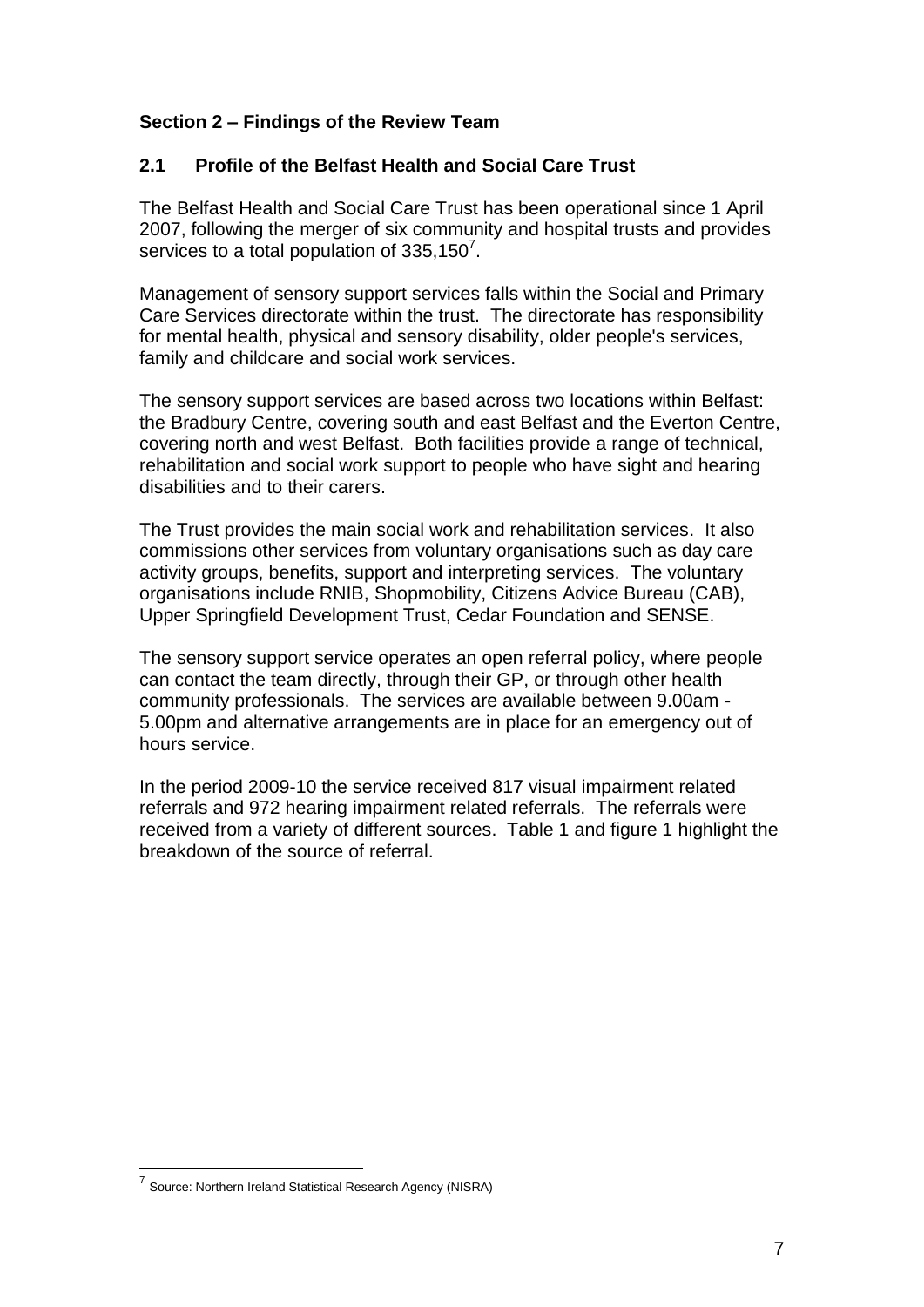# Table 1 - Belfast Trust Referrals<sup>8</sup>

| <b>Belfast Trust Referral Routes - 2009-10</b> | <b>Visual</b><br>related | <b>Hearing</b><br>related |
|------------------------------------------------|--------------------------|---------------------------|
| GP                                             | 18                       | 13                        |
| Hospital based service                         | 117                      | 88                        |
| Other hospital professionals                   | 55                       | 52                        |
| Community based service                        | 224                      | 357                       |
| Other community professionals                  | 98                       | 64                        |
| Voluntary sector                               | 93                       | 10                        |
| Self-referral                                  | 140                      | 266                       |
| Other                                          | 72                       | 122                       |
| Total                                          | 817                      | 972                       |

Figure 1: Belfast Trust Referrals**<sup>9</sup>**



Within the Belfast Trust both locally based teams screen and respond to referrals in line with the regional guidance, to determine the urgency of the referral. After this initial assessment, the referral is prioritised and managed accordingly by the sensory team.

The trust maintains a register of people who have utilised the sensory support services. On 31August 2010 there were 1,958 visually impaired and 5,441 hearing impaired service users registered within the system, as detailed in table 2. It should be noted that these figures include both current open cases and closed service user cases.

**<sup>8</sup>**<br><sup>8</sup> Source: Information supplied by the Belfast Trust

<sup>&</sup>lt;sup>9</sup> Source: Information supplied by the Belfast Trust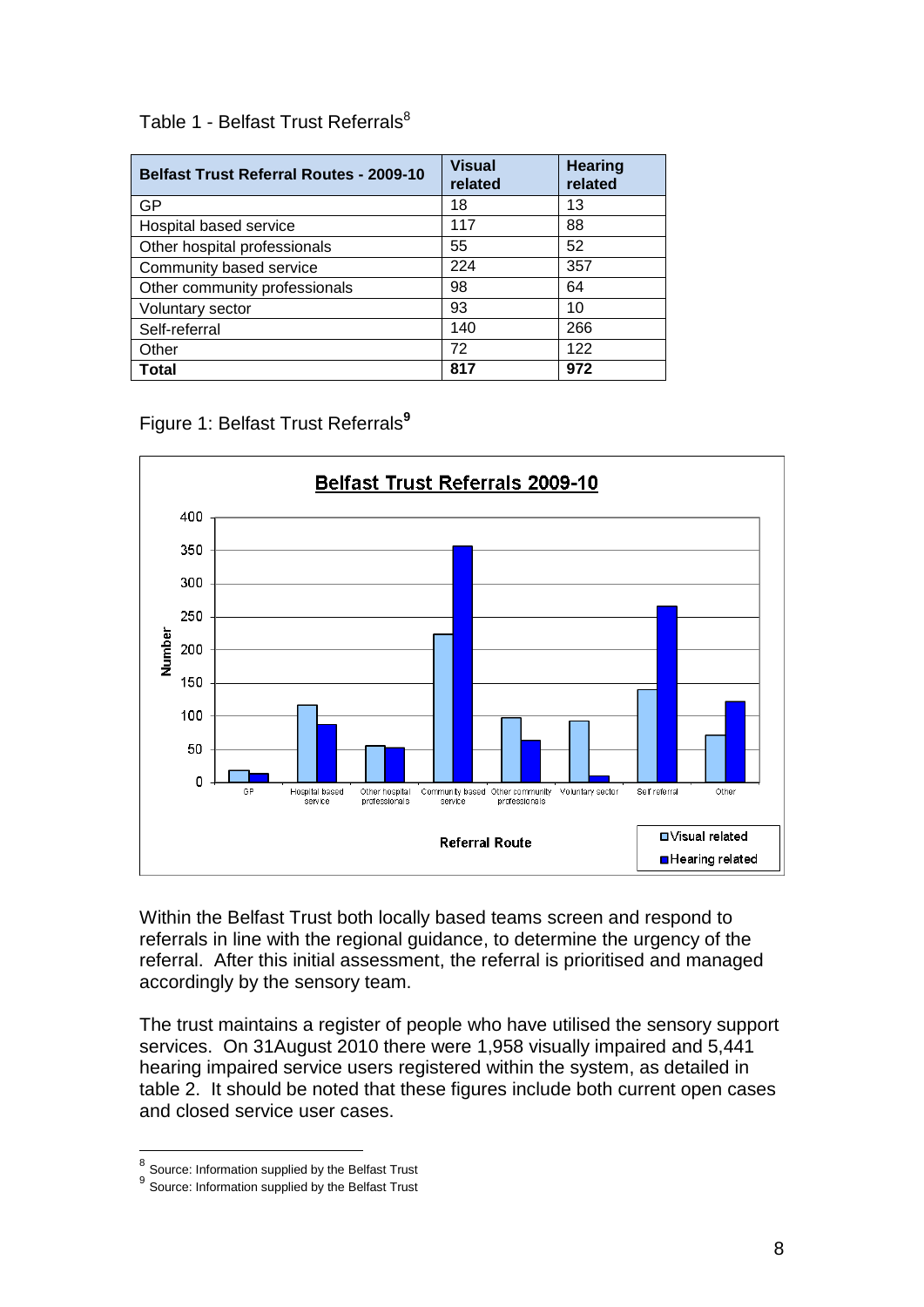|                                | <b>Number of Registered Service Users by Age</b> |              |              |              |           |              |              |            |              |
|--------------------------------|--------------------------------------------------|--------------|--------------|--------------|-----------|--------------|--------------|------------|--------------|
| <b>Belfast</b><br><b>Trust</b> | <b>Under</b><br>18                               | $18 -$<br>25 | $25 -$<br>35 | $35 -$<br>45 | 45-<br>55 | $55 -$<br>65 | $65 -$<br>75 | Over<br>75 | <b>Total</b> |
| <b>Blind</b>                   | 9                                                | 14           | 43           | 51           | 77        | 75           | 89           | 533        | 891          |
| Partially<br>Sighted           | 13                                               | 19           | 51           | 44           | 58        | 66           | 97           | 719        | 1,067        |
| Deaf                           | 16                                               | 34           | 80           | 83           | 113       | 72           | 61           | 95         | 554          |
| Hard of<br>Hearing             | 94                                               | 120          | 108          | 170          | 282       | 365          | 567          | 3,181      | 4,887        |
| <b>Total</b>                   | 132                                              | 187          | 282          | 348          | 530       | 578          | 814          | 4,582      | 7,399        |

Table 2: Registered Service Users in the Belfast Trust 10

In providing the services the Belfast Trust employs 30 people (excluding management) on a full and part time basis within the Sensory Support Team (SST). Through the commissioning agreements, a further two people from the voluntary sector organisations provide services on behalf of the trust also on a full and part time basis. Table 3 details the staff breakdown in the SST at September 2010.

Table 3: Sensory Support Staff by Discipline (at September 2010)<sup>11</sup>

| <b>Position</b>                    | <b>Number</b><br>of Staff | <b>Whole time</b><br>equivalent |
|------------------------------------|---------------------------|---------------------------------|
| Team leader                        | 2                         | 2.2                             |
| Senior social worker               | 0                         | O                               |
| Senior rehabilitation worker       |                           | 1.0                             |
| Social worker                      | 14                        | 12.5                            |
| <b>Rehabilitation worker</b>       | 5                         | 4.5                             |
| Trainee rehabilitation worker      | 1                         | 1.0                             |
| Environmental technical officer    | 3                         | 2.6                             |
| Administration worker              | 3                         | 2.6                             |
| Rehabilitation worker for the Deaf | 1                         | 1.0                             |
| Voluntary sector organisations     | 2                         | 1.5                             |
| Total                              | 32                        | 28.9                            |

Staff in the SST are primarily qualified in the fields of social work and rehabilitation, but also have received training relevant to the needs of people with sensory support needs. This includes visual awareness training (88% of SST staff), equality training (100% of SST staff), disability training (100% of SST staff) and sign language training (87% of SST staff). The sign language training includes both British Sign Language (BSL) and Irish Sign Language (ISL), however, the levels of qualification vary across the team.

<sup>&</sup>lt;sup>10</sup> Source: Information supplied by the Belfast Trust

<sup>&</sup>lt;sup>11</sup> Source: Information supplied by the Belfast Trust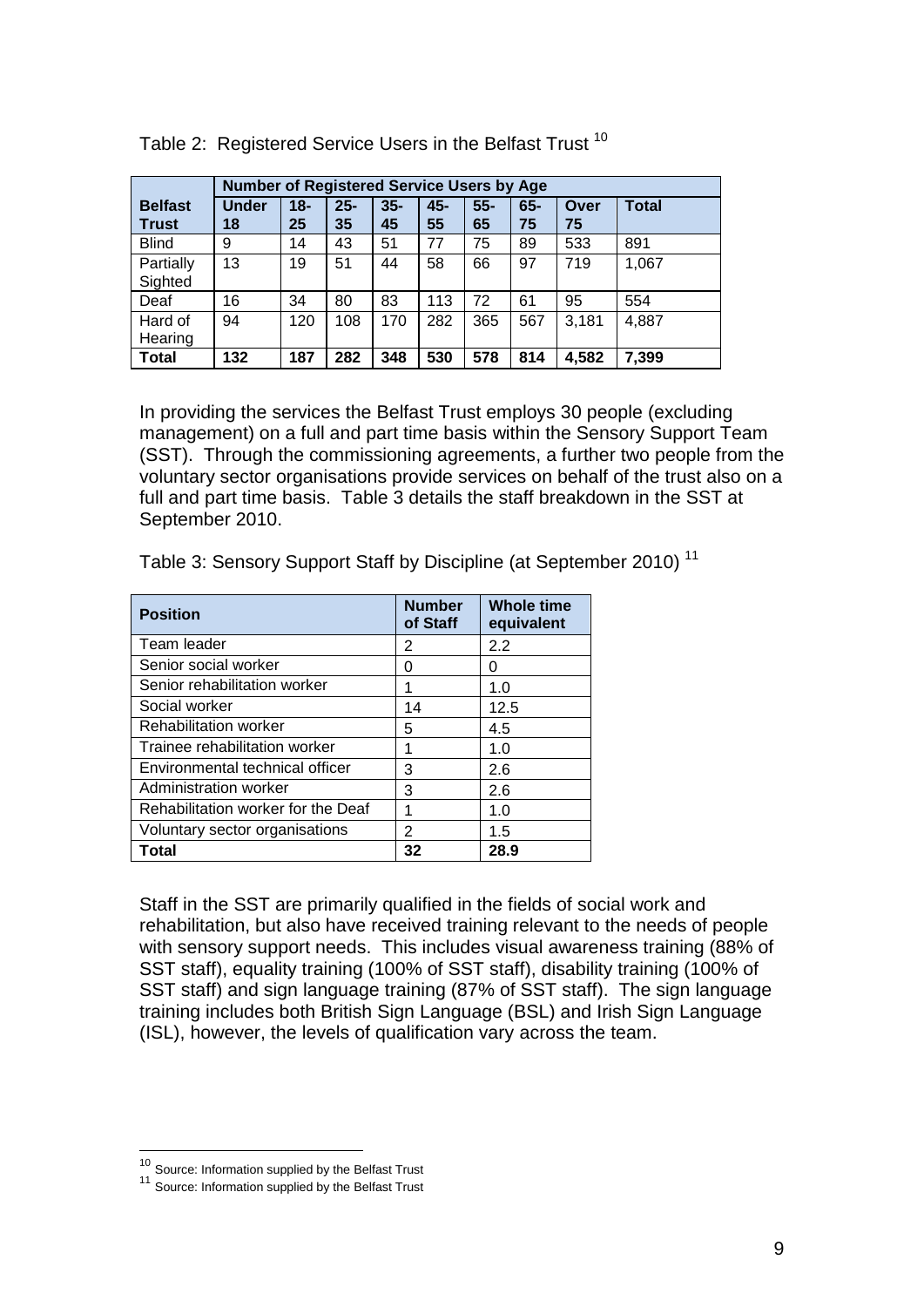# **2.2 Consultation with Service Users**

Consultation with service users formed an integral part of this review, in order to obtain their views, opinions and experiences of using sensory support services being provided by the Belfast Trust. Without service user input the validation of the trusts performance against the quality standards would not have been as comprehensive.

Various methods of consultation were considered, but it was agreed that a partnership approach between the Belfast Trust and RQIA would result in the best opportunity for service users to express their views. The trust was asked to arrange venues for the meetings and invite service users, while RQIA provided inspectors and administrative staff to facilitate the meetings.

During the consultation the Belfast Trust demonstrated evidence of meeting a number of the criteria contained within Standard 2 of the Quality Standards for Social Work and Rehabilitation in Sensory Support Services. There was evidence of the trust: making resources available through the provision of a sign language interpreter, a note taker and a portable loop system (Criterion 3); arranging meetings in accessible locations (Criterion 8); and providing transport for service users (Criterion 9).

As part of this review two service user meetings were held. These took place at The Arches Health and Wellbeing Centre for service users from south and east Belfast and at the Everton Centre for service users from north and west Belfast. A total of 34 service users attended the meetings, including people who were deaf, hard of hearing, blind and partially sighted.

Under the Quality Standards for Social Work and Rehabilitation in Sensory Support Services the trust has specific responsibilities in relation to service users and their involvement. Through the consultation, service users gave their views in relation to how the trust was meeting these responsibilities.

The outcome of the consultation was used to inform the review team, when validating the trust against the quality standards. During the validation visit to the Belfast Trust, staff were questioned about issues raised by service users, to confirm or clarify the issues. Service user feedback has been included in the findings section of this report.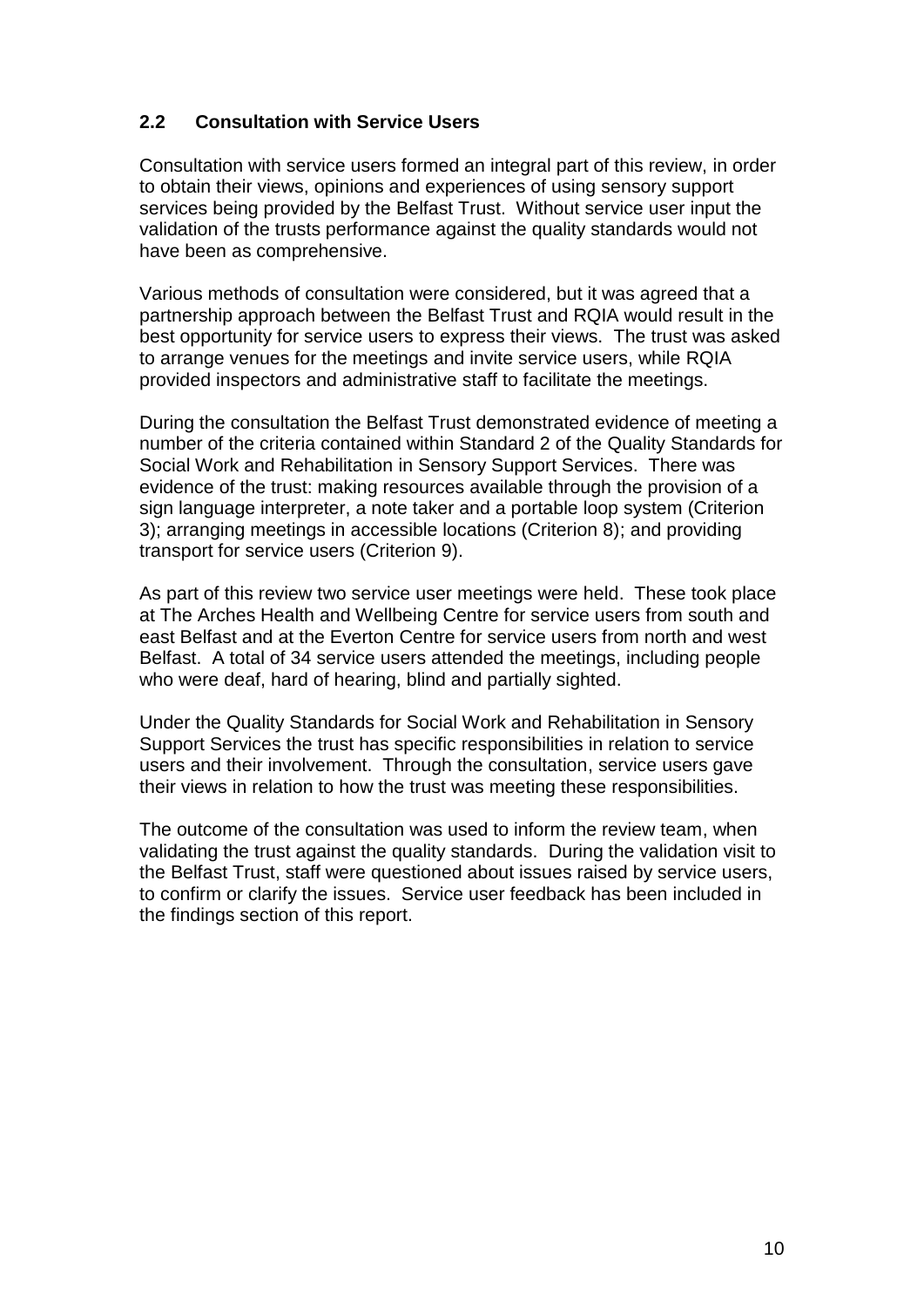### **2.3 Findings from the Review**

**Standard 1 Human Rights and Equality**

**Standard Statement - The HPSS organisation is fulfilling its statutory duties in respect of the requirements of human rights and equality legislation. Human rights and equality principles are integrated into practice within all aspects of social work and rehabilitation services for people with sensory support needs.**

The UK government ratified the United Nations Convention on the Rights of Persons with Disabilities in June 2009. The convention does not create new rights for disabled people but rather provides a better understanding of disabled people's human rights. Under the convention, countries are obliged to "promote, protect and ensure full and equal enjoyment of all human rights and fundamental freedoms by persons with disabilities and to promote respect for their inherent dignity". The ethos of the convention was an integral part of this review. Evidence of the Belfast Trust meeting the key human rights indicators was sought during the review.

The assessment of this standard is not solely demonstrated through the specific assessment of its underpinning criteria, but through an analysis of trust compliance with all of the standards for social work and rehabilitation in sensory support services.

In discussion with a number of the trust's senior managers, there appeared to be limited awareness and understanding of the UNCRPD and its implications for the strategic and operational obligations in the planning and provision of services to persons with a disability. The review team believed that there was a need for awareness raising of the convention at the highest level within the trust so that the legal and governance implications were fully understood.

The review team found wide and comprehensive awareness of the convention at team leader and practitioner levels within the trust, and concluded that staff were aware of its implications for service delivery.

The sensory service in the trust is a relatively small service, being delivered to a significant service user group; the review team considered that in raising corporate awareness of the UNCRPD the needs of the user group would be better understood. It was also considered that staff groups should be encouraged to take opportunities to promote their work at trust executive and board levels.

The review team assessed that the trust's provision of training was good in relation to human rights, equality, disability and awareness, and also for staff in their own area of expertise.

The trust reported that all service users with a sensory loss are supported in their pursuit of education, employment and access to health services. Staff advocate on their behalf and utilise all necessary resources to ensure the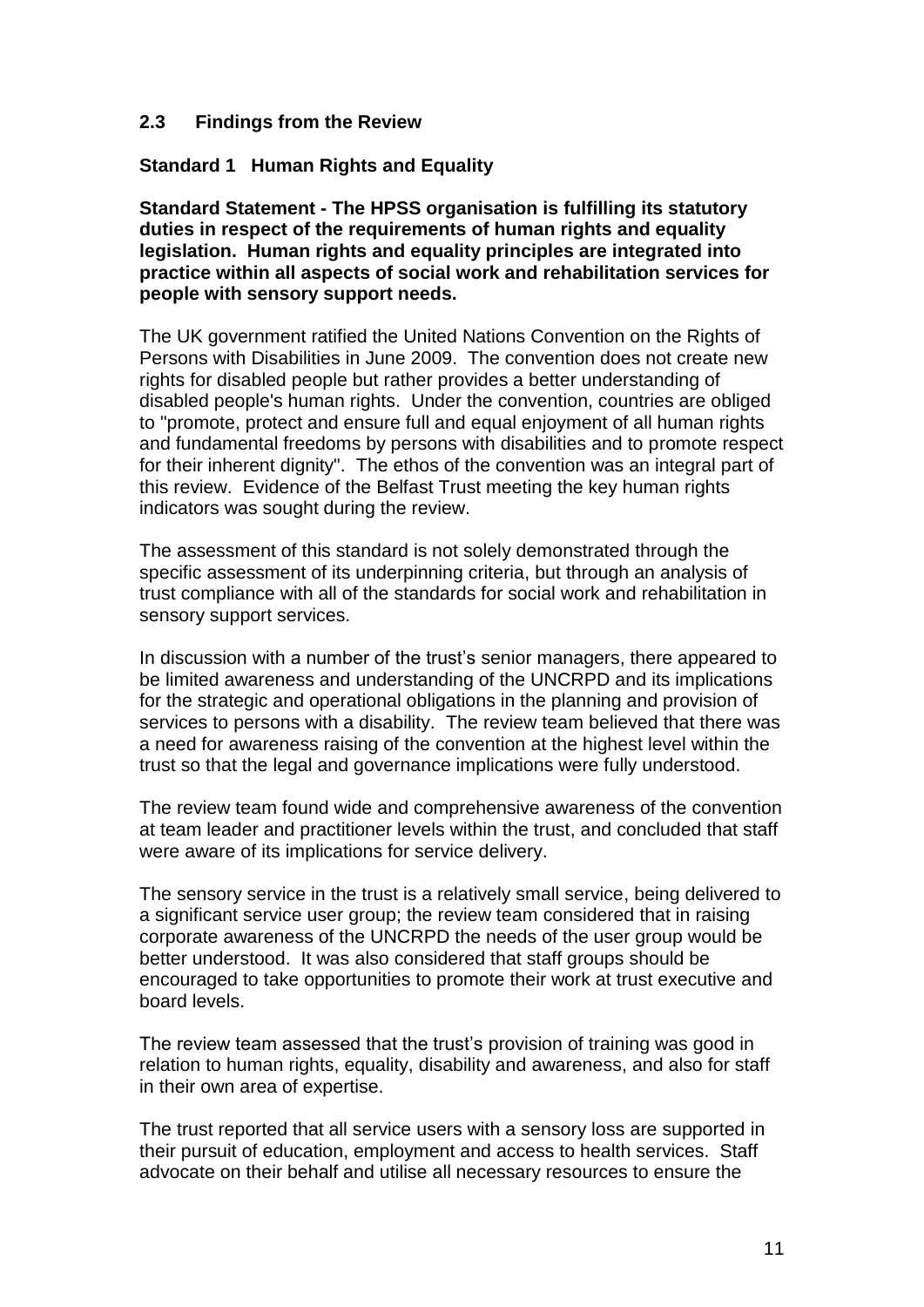discrimination and barriers are removed. The review team found that local teams worked in their roles with advocacy as an underpinning core function. This was reflected in the way in which service users were engaged with in their assessment and care planning approaches. However, as reported under Standard 6 not all service users were aware of the care planning process and the ability to influence and contribute to their care and rehabilitation.

The review team considered that the service users' lack of understanding of the care planning process impacted on their ability to fully assert their rights and views as part of the planning process for the delivery of care, support and rehabilitation. Similarly, it could not be comprehensively stated that the service users' rights and views were central to the care planning process as set out in Standard 6 Criterion 4.

### **Recommendation**

1. The Belfast Health and Social Care Trust (Belfast Trust) should ensure that a programme of awareness raising and training on the legal and governance implications of the United Nations Convention on the Rights of Persons with Disabilities is provided to senior managers and trust board members.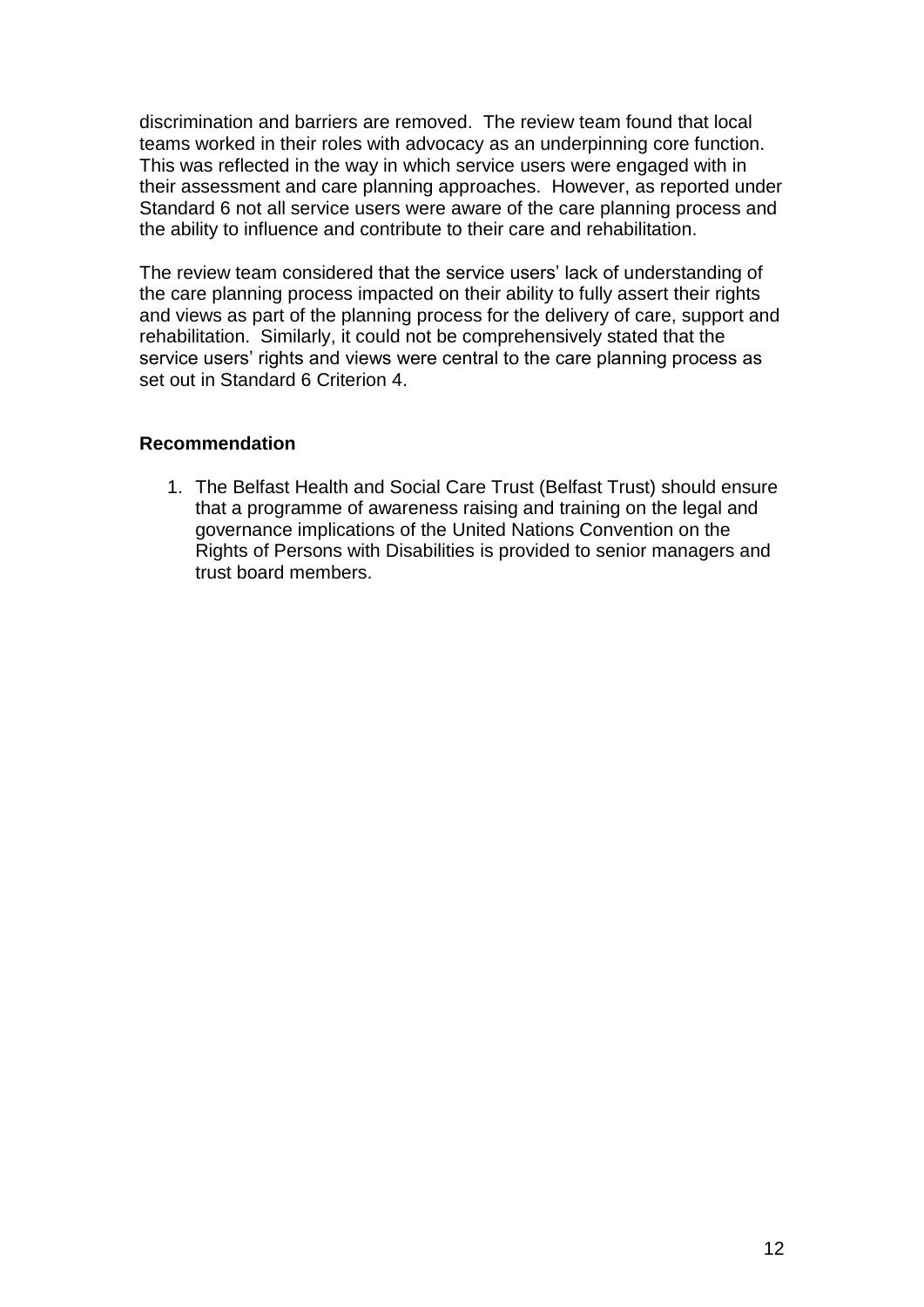### **Standard 2 Involvement of Adults with Sensory Support Needs**

#### **Standard Statement - HPSS Managers ensure that adults with sensory support needs and their representatives have the means to influence decisions about the planning, operation and review of services. This draws on the guidance already produced by SSI in 1992.**

The Belfast Trust does not have a strategy in place to allow adults with sensory support needs or their representatives the means to influence decisions about the planning, operation and review of services. However, the review team identified more informal instances where service users had influenced the way some of the services were provided or how they received information.

In its self-assessment and during the validation meetings, the trust advised that it relies on its personal and public involvement (PPI) strategy to facilitate service user influence in the planning, operation and review of services. However, it was notable that the PPI strategy group does not include representation from anyone with a sensory support need. This further limits the influence of those delivering and receiving sensory services in this strategy.

The trust has a disability steering group. However, this group also has limited representation and influence from service users with a sensory support need. It was not clear how this group impacted on policy making, if at all.

There are various service user groups established across the trust, however, the absence of a strategy for service user involvement means they are not involved or consulted about the planning, operation or review of services. This was a view shared by the all the service users attending the feedback meetings, who commented that they had no involvement or consultation about sensory services. They further stated that they would wish to be more involved in all aspects of the sensory support services and made a number of suggestions about how the services being provided may be improved.

In relation to the service user groups, these were longstanding and locally established from the former legacy trusts: North and West Belfast Health and Social Services Trust; and South and East Belfast Health and Social Services Trust. There was an indication of steps to amalgamate and share learning and methods across these groups, however, at the time of the review, this had not happened.

The review team identified a number of areas of good practice in relation to service user involvement, which result in improvement. The examples of good practice were:

 $\bullet$ Some service users had been involved in the recruitment and selection process for new staff. They had received training to enable them to be part of interview panels.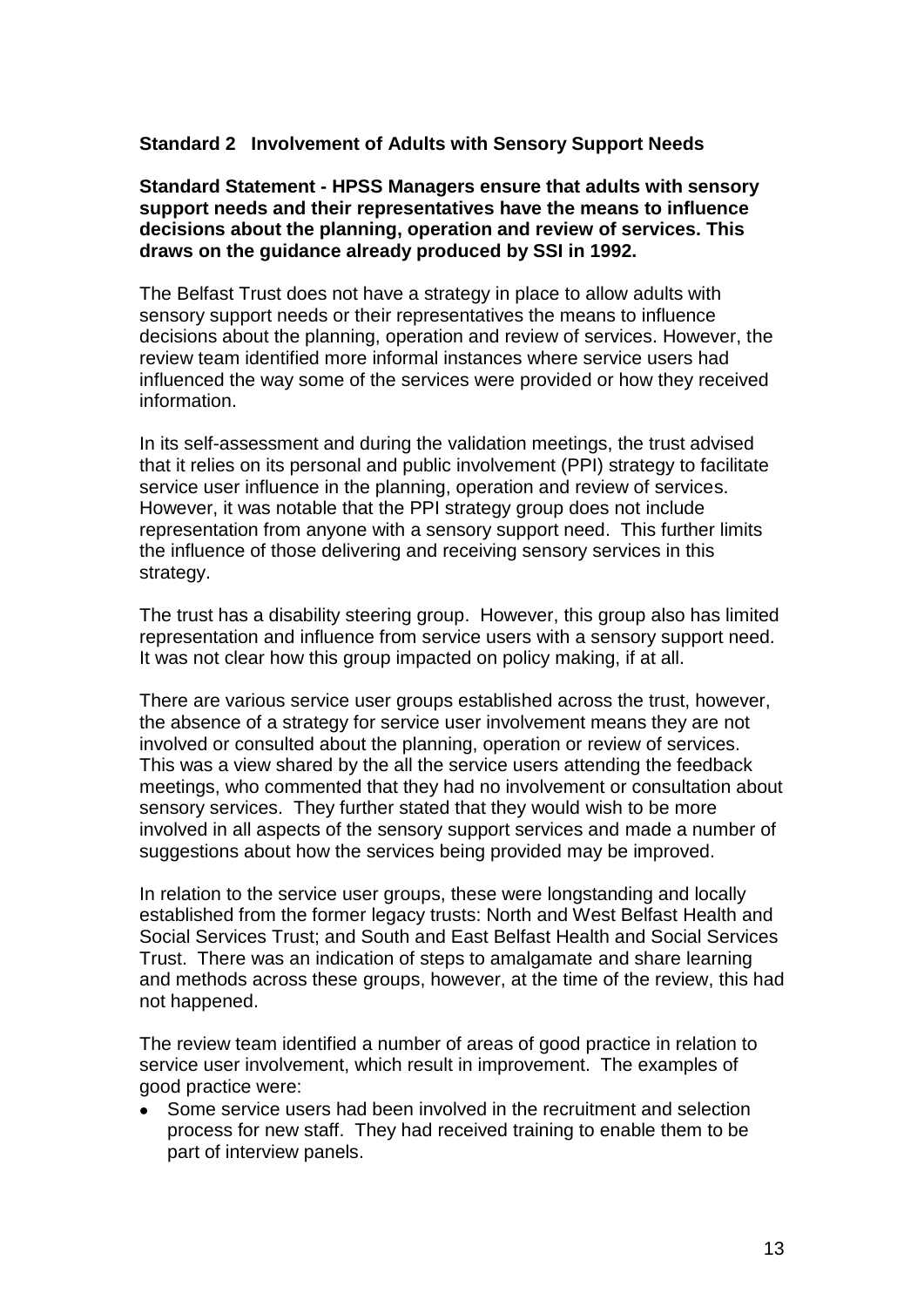• The visually impaired service user groups in south and east Belfast have been involved in individual pieces of work, such as: producing a CD and large print magazine; developing information leaflets; developing signage for buildings; and some involvement in training.

During the meetings with trust staff there were several references to future developments in service user involvement.

Several of the criteria contained within this standard were not being met due to the absence of an appropriate strategy.

Overall there was little evidence of a co-ordinated approach to service user involvement or consultation specific to sensory support services.

#### **Recommendation**

2. The Belfast Trust should develop a strategy that promotes the involvement of service users with sensory support needs in the planning, delivery and review of sensory support services in a coordinated way.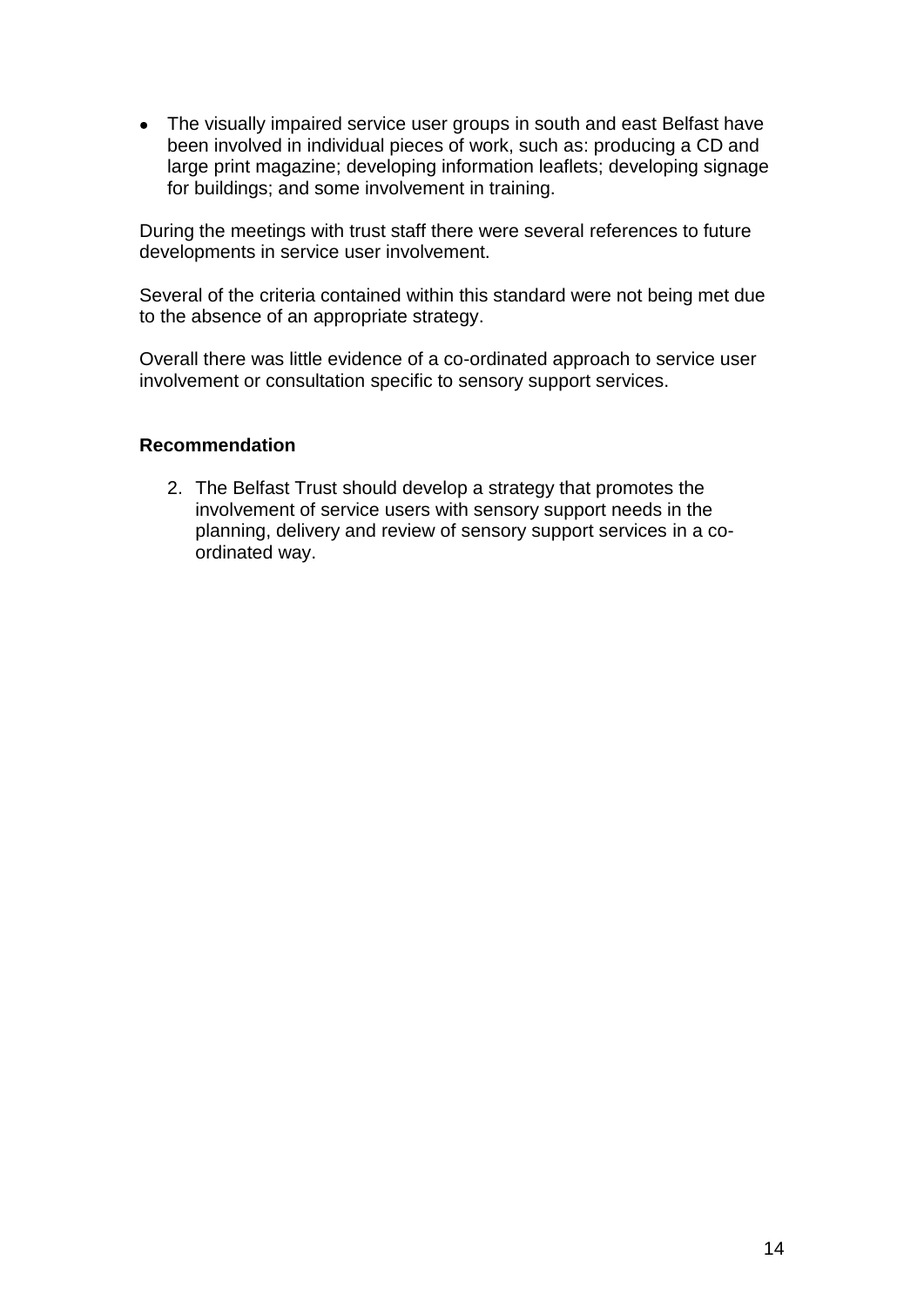# **Standard 3 Information for Service Users**

#### **Standard Statement - The HPSS organisation makes information accessible to service users to meet their individual needs and according to their choice of format.**

The Belfast Trust made available copies of information provided to service users.

There are two distinct types of information provided by the sensory support team:

- Information produced by the Belfast Trust: this included information  $\bullet$ about sensory support services and supporting documentation used by staff. For example; calling cards; complaint information; and miscellaneous information about hearing and sight conditions.
- $\bullet$ Information produced by other organisations such as RNID, RNIB distributed to service users and carers by the trust. This included advice leaflets for service users and carers and information about different hearing and sight conditions.

The information produced by the trust was up-to-date and available in a range of alternative formats. However, this information still reflected the former legacy health and social services trusts' boundaries of south and east and the north and west Belfast areas, rather than reflecting a single Belfast Trust approach to information development and dissemination.

The trust did have a range of information available in alternative formats, which were developed through service user involvement. These included information on the sensory support services in compact disc (CD) format and documents on yellow paper in large print. During the service user meetings there was evidence of information being made available in Braille.

In relation to the CD, this included information about services provided in both the south and east, and north and west Belfast areas.

There was no information available in a format that accommodated sign language users, such as signed video or DVDs.

It is the opinion of the review team that although some areas of information provision were based on service user needs, the majority of information provision was not informed by service users input or engagement.

Although there was limited service user involvement in the provision of information, service users with a hearing impairment and those who were partially sighted indicated that the information they received was sufficient to meet their needs. However, the service users who were blind indicated that they had issues with the way the information was provided and expressed the need for telephone rather than written contact.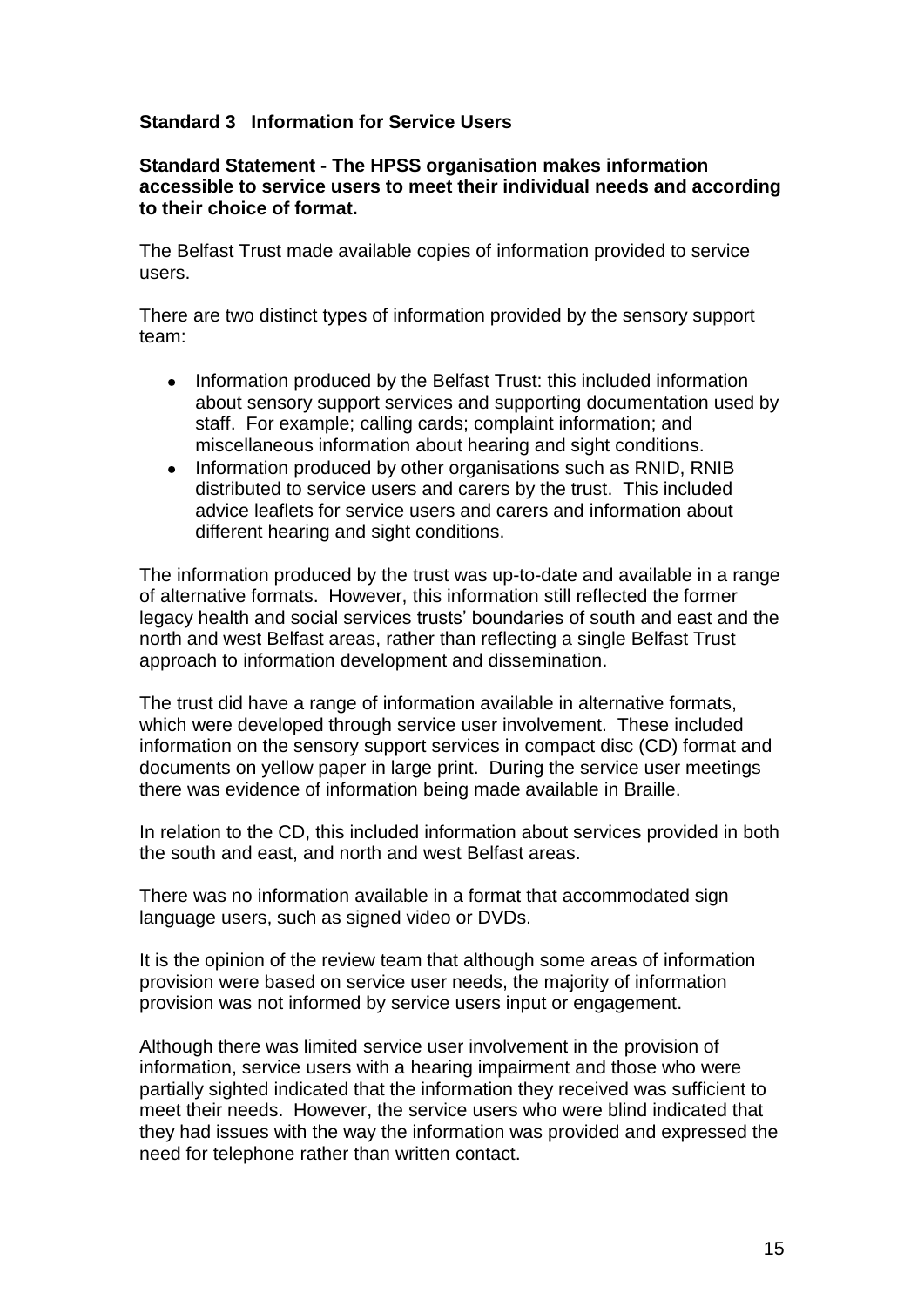Based on the information provided, there was no evidence of review and quality assurance processes for the provision of information and no service user involvement in this area.

In relation to the delivery methods for information there is no evidence to indicate that this area was regularly reviewed. The trust still relies on the traditional methods for the delivery of information, such as large print and Braille, although staff now regularly use email to communicate information to service users. While there were some instances of delivery of information in alternative formats, this was minimal in relation to the volume of information available. There was no information provided in an alternative format for sign language users.

The Belfast Trust's website was assessed by the review team as not accessible for people with sensory support needs. There was no browse aloud facility, no audio information and no signed video information. The structure and format of the website made it difficult to find information easily. While the management of the website does not fall within the remit of the sensory support service, they could initiate the change to make the website more accessible.

The Quality Standards for Social Work and Rehabilitation in Sensory Support Services state that suitable information should be available at the point of diagnosis. Although the review team did not seek direct evidence of what was available at the points of diagnosis (e.g. audiology, ophthalmology and the low vision clinics), it was determined through the validation meetings that information was provided and this was confirmed during the meetings with service users.

In relation to accessing information, many service users commented that a number of social workers have acted as advocates in this area. Although this was viewed as beneficial, it was not aimed at promoting the independence of individual service users. Through the service user consultation, service users advised RQIA of having received training in how to access information for themselves.

Overall, the review team considered that the provision of information could be improved by establishing a central portal for information on the trust website. This may also be developed as a signpost to other services and organisations that could assist people with sensory support needs. Such a facility would reduce service users' reliance on staff when looking for information.

#### **Recommendations**

3. The Belfast Trust should conduct a baseline review of information to determine whether the current information meets the needs of sensory support service users. This review should involve service users.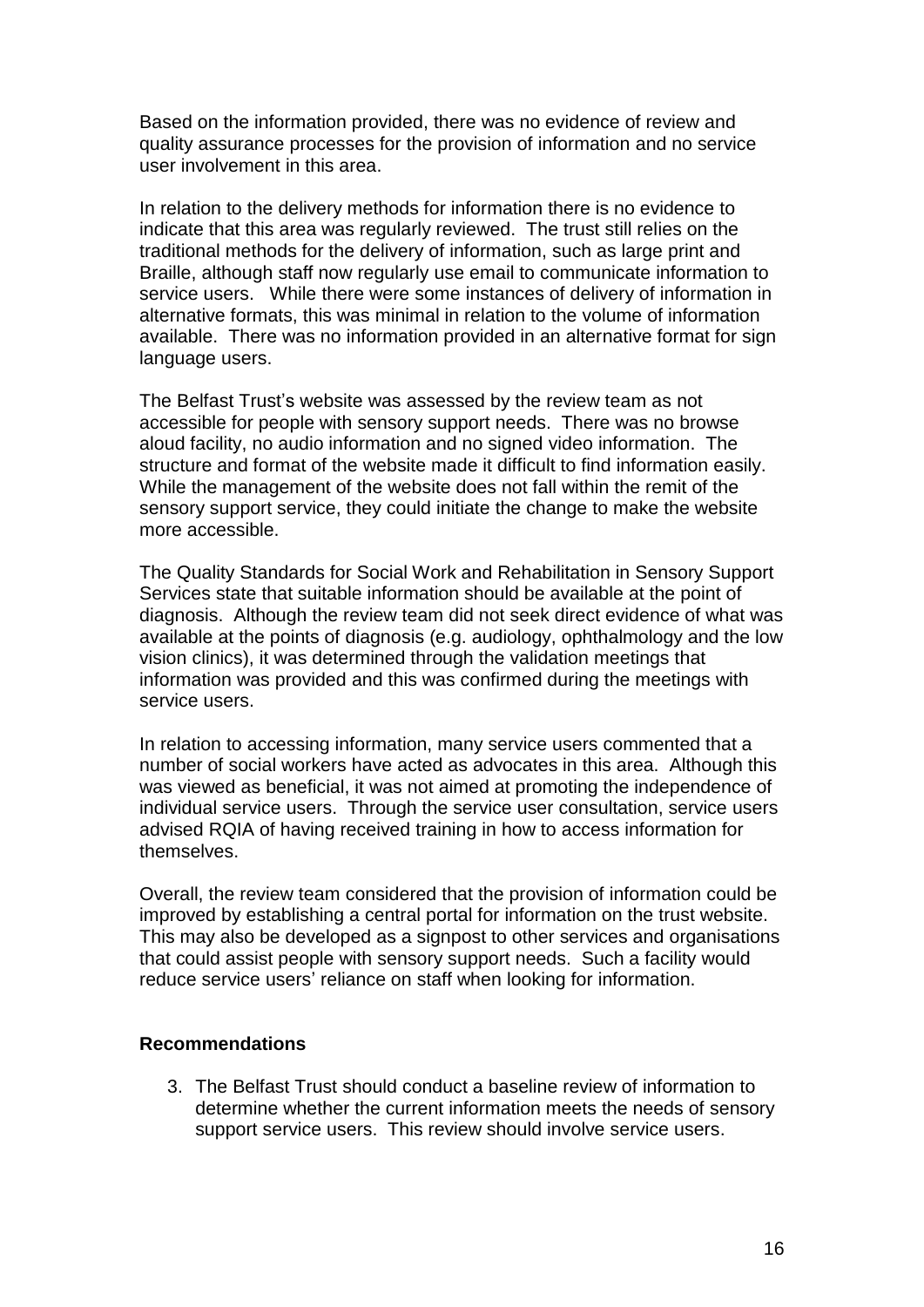- 4. The Belfast Trust should establish guidelines for reviewing and quality assuring information. This should involve service users and be revised and updated on an annual basis.
- 5. The Belfast Trust should make available and deliver information in a suitable format for sign language users, such as signed videos.
- 6. The Belfast Trust should update its website to make it more accessible to people with sensory support needs. This should include an information portal that provides comprehensive details of services and signposts service users to other departments and organisations that can assist them further.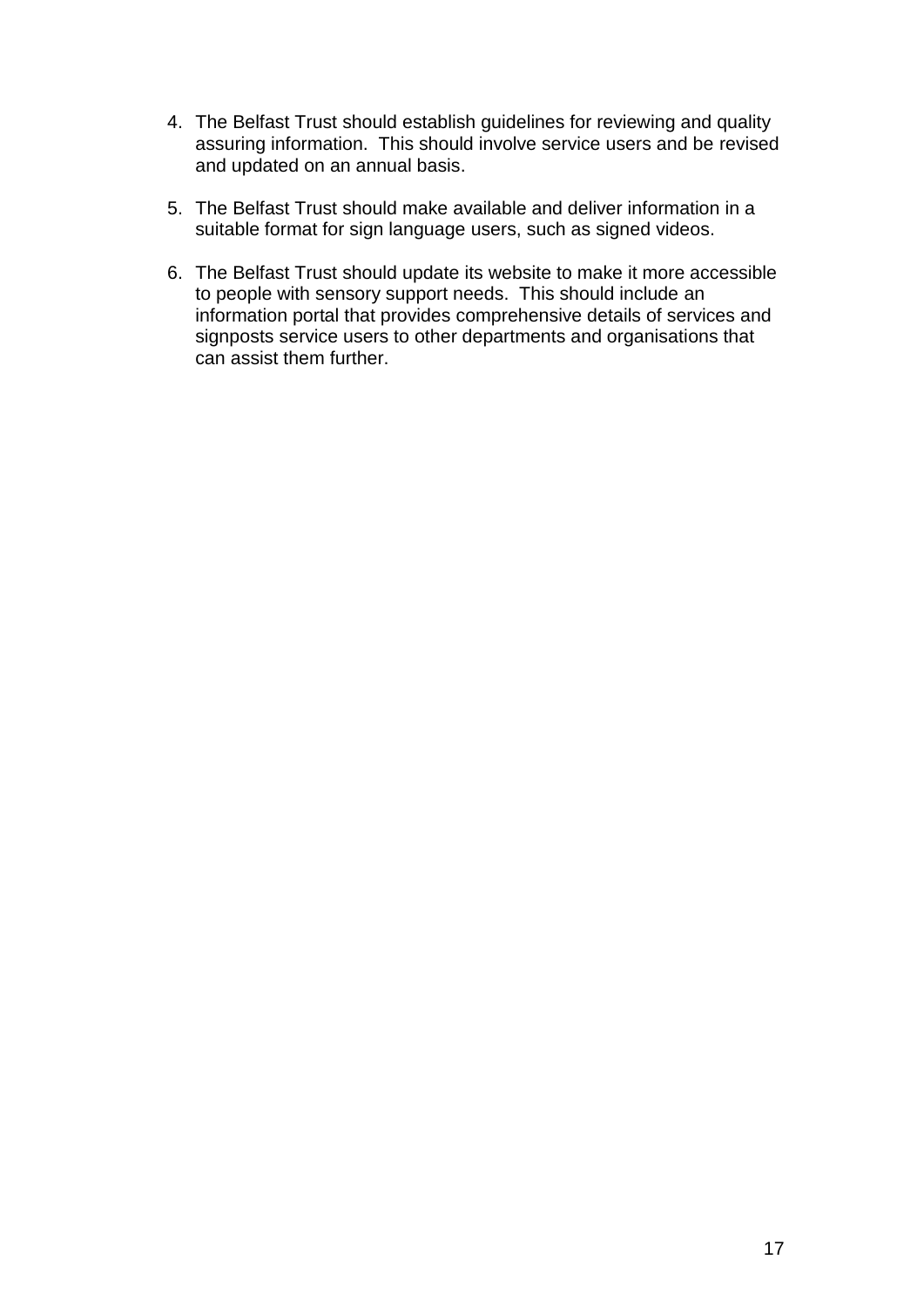#### **Standard 4 The Planning, Commissioning and Delivery of Social Work and Rehabilitation Services**

### **Standard Statement - The HPSS plans, commissions and delivers social work and rehabilitation services for adults with sensory support needs in line with identified need, statutory requirements and current best practice.**

It was noted that the sensory support service had recently been subject to organisational restructuring, with alignment of the service within a new directorate. Senior managers stated that its position within the Social and Primary Care Services directorate now gave the sensory support service the recognition and support that it had not been afforded in the previous structure.

Although the trust has an overall corporate management plan, it does not have a specific service delivery plan for sensory support service as required by Standard 4 – Criterion 7. The overall plan makes little reference to sensory support services and does not provide sufficient detail for guidance and direction for sensory services.

In the absence of a service delivery plan the review team found it difficult to establish how the services were planned, commissioned and delivered effectively and in line with the identified needs of service users. The review team considered that there was a heavy reliance on the Regional Sensory Impairment Group. However, management staff from the Belfast Trust sensory team are key participants in the RSIG, which is developing policies and strategies for sensory support services.

At strategic level, senior management indicated that service commissioning was the responsibility of the Health and Social Care (HSC) Board rather than the trust. Senior management stated a need for targets in sensory work to drive strategy and performance. The review team considered that the trust was limiting its ability to develop the sensory support service through its own strategic planning systems.

The management of the current services appeared to make effective use of the resources available. Trained staff provided the social work and rehabilitation services, while the commissioning of the voluntary sector organisations provided additional advice and support services.

The review team did have a concern about the use of key professional staff in delivering awareness training. However, this was further clarified and it was advised that staff deliver specialist training on sensory support issues, amounting to a total of four days throughout the year. Staff advised that this work did not impact on service delivery.

The trust has clear organisational structures and processes in place to deliver effective governance within the sensory support service. Governance arrangements are in place internally for directly managed services and also for services commissioned from the voluntary organisations. The governance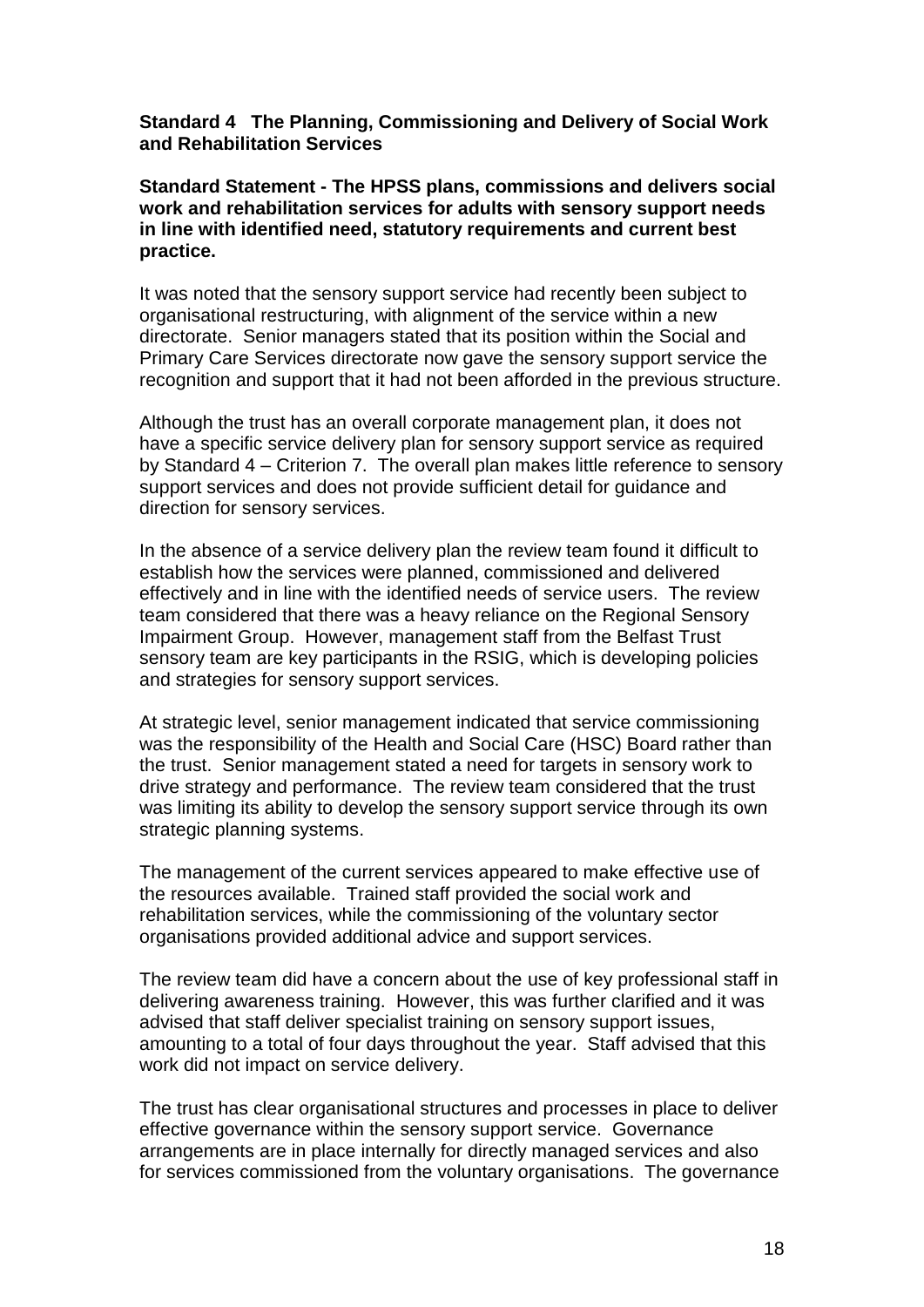structures for commissioned services include: contracts and service level agreements; risk management; monthly monitoring returns; regular meetings; and joint supervision. The trust also used service user feedback and audit results to monitor the quality of the services being provided.

The Physical and Sensory Disability Governance Group within the trust manages service delivery to ensure adherence to quality standards, monitors complaints and compliments and reviews incidents. It also delegates monitoring and compliance to the trust's contracts and quality assurance teams, facilitated through monthly and quarterly meetings.

There are also direct links with the trust's Disability Steering Group and the trust has also established a group to review and audit services to determine value for money, however, at the time of the review, this was only starting.

The trust has governance arrangements in place with the HSC Board and meets on a monthly basis to review sensory strategies and monthly performance returns.

Within the sensory team there are regular team and supervision meetings where staff can raise issues. Further details about the internal governance arrangements with staff are outlined under Standard 5 – Workforce planning, training, supervision and support.

There were good liaison arrangements between the sensory support team and other programmes of care, in particular learning disability, mental health and older people's services. Bimonthly meetings are held with these departments to offer consultation and advice on case management. The review team also noted that good working relationships were developing with voluntary sector organisations.

The closer working arrangements with other departments, such as ophthalmology, the low vision clinic and audiology have improved information sharing and referral generation.

The closer links have led to service users being referred directly and more quickly to the sensory support service. These arrangements were working towards ensuring that the needs of people with sensory support needs were being met.

Based on the prevalence of the number of people with a sensory impairment, two areas for development were identified by the review team. These related to the identification of people with undetected sensory loss and the promotion of the sensory support service. These areas are particularly important for potential service users, including older people or people who have other disabilities.

The sensory support team work with the other relevant programmes of care to promote awareness of the team and have actively promoted the service at GP surgeries, libraries and in shopping centres. However, the trust did not have a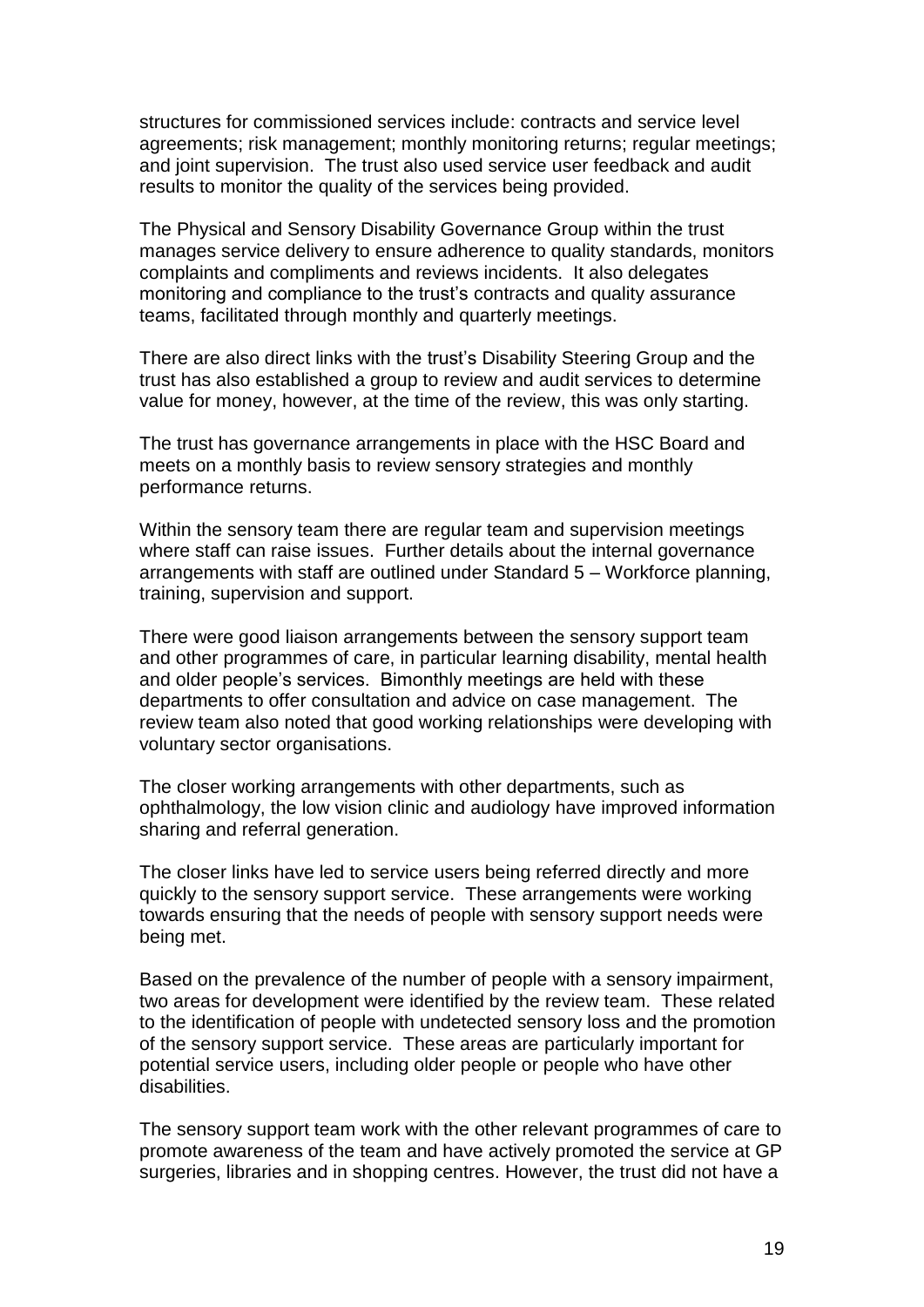strategy for identifying undetected sensory loss nor a strategy for the promotion of the sensory support services. In these areas the trust relied on word of mouth and other healthcare professionals making new referrals to the service.

### **Recommendations**

- 7. The Belfast Trust should develop a service delivery plan specific to sensory support services. This should involve service users and other key partners.
- 8. The Belfast Trust should formalise in written guidance the liaison arrangements with other programmes of care and departments.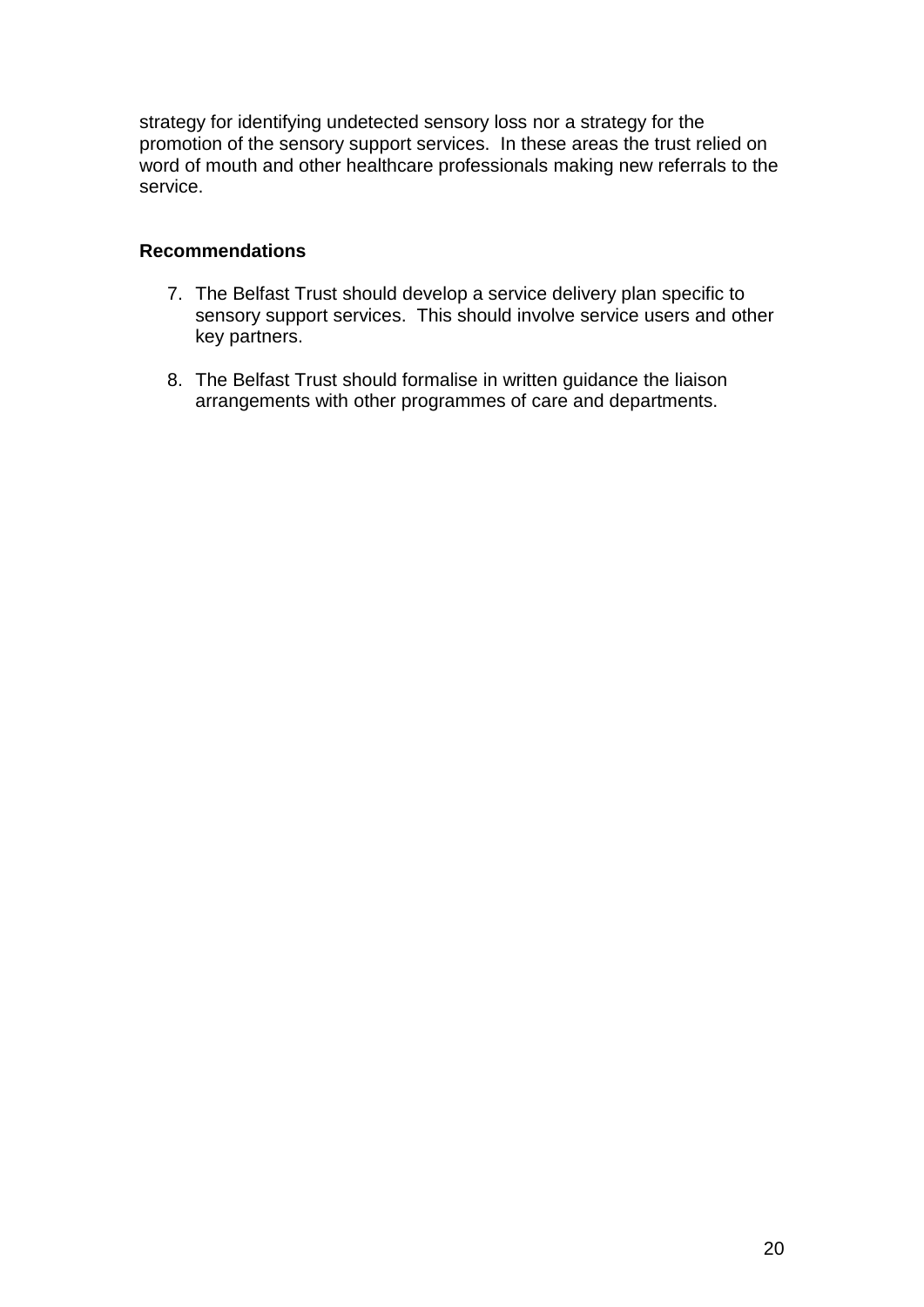### **Standard 5 Workforce Planning, Training, Supervision and Support**

**Standard Statement - The HPSS organisation has a strategy in place to recruit, retain, support and develop sufficient numbers of appropriately qualified and competent staff with the knowledge and expertise to deliver high quality accessible care and support services for adults with sensory support needs and their carers and families.**

The trust provided evidence of their trust-wide human resources strategy. However, there was no specific workforce strategy for sensory support services, as required under Standard 5 – Criterion 1.

The organisational structure within the sensory support team consists of two distinct groups covering the south and east, and north and west Belfast sectors. The service manager for physical and sensory disability has overall responsibility and is supported by two assistant service managers, one for each of the two geographical sectors. Below this are team leaders for the two areas, who oversee the work of the social work and rehabilitation practitioners, administrative and other staff. While two groups exist within the trust, they offer the same services and operate under the same policies and procedures.

Staff were aware of their own and other team members' roles and functions and referred to having access to good support networks. This was further enhanced by the peer support network that had developed throughout the team, and with teams in other trusts. This network was facilitated by the use of an on-line application, Google groups where staff could raise issues and get feedback from their peers and through email.

The sensory support service is a relatively small team and so there are limited opportunities for career development within the service.

At the time of the review there were two staff positions unfilled due to maternity leave and temporary redeployment. The trust confirmed there were vacancy controls in place. At the time of the review the trust could not confirm the impact of these controls on the service.

In relation to the number of staff within the team, the current complement was managing to run the service with no waiting list. However, staff indicated that they were now spending more time than before at their desk completing paperwork and were concerned about the impact of this on the service.

During the meetings with service users, while it was confirmed there were no waiting lists, service users did express concern that if the allocated staff member was off-duty they did not always receive the same quality of service.

Workloads were managed by the team leaders and regularly discussed during the supervision sessions. When necessary, managers reallocated resources to resolve identified issues. However, the review team noted an issue raised by a staff member that had not been resolved. It centred on the difficulties of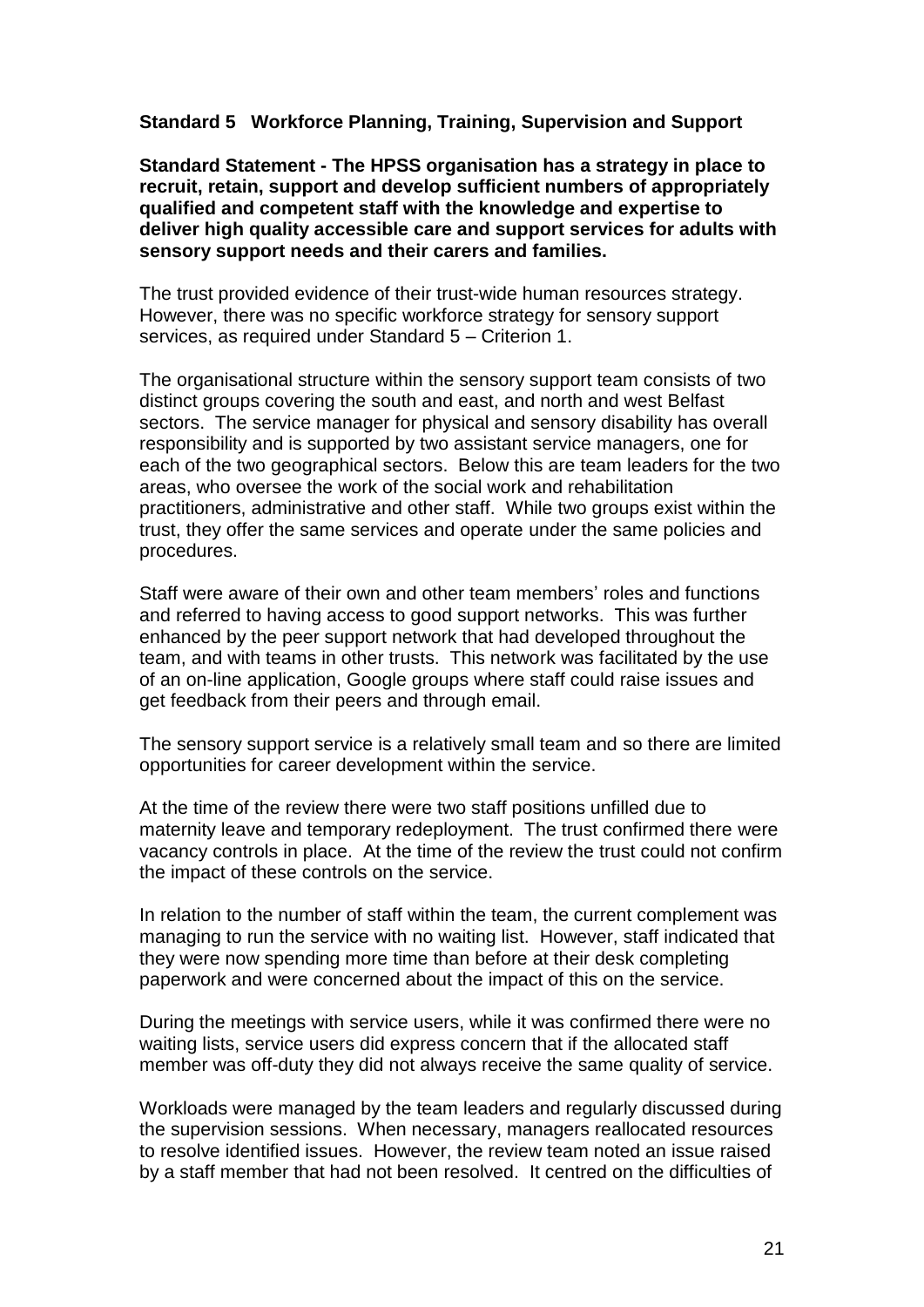a staff member being able to fully access the trust's computer systems, due to their visual impairment. The review team believed this issue impacted on the staff member's ability in the delivery of the service in the same way as other members of the team.

The trust provided a copy of its policy for the employment of people with disabilities. The review team was of the opinion that this policy was sufficient for the sensory support service, as the employment of people with disabilities was not limited to the sensory support service.

Within the sensory support service the employment of people with sensory support needs was promoted. At the time of the review there were seven people with sensory support needs employed within the team. The review team considered this was a positive approach, as it increased the understanding of issues faced by service users.

The trust has overall governance arrangements in place for workforce training, supervision and support. Sensory support staff described an open door policy with management, which they believed enabled them to escalate issues up through the organisation.

With the exception of recruiting qualified rehabilitation workers, the trust did not report any major issues in relation to the recruitment and retention of staff. Although the lack of accessible rehabilitation training has resulted in some rehabilitation staff retraining in the area of social work.

The trust has induction arrangements in place for new staff and provided evidence of its induction pack. This was a comprehensive document, detailing information about the sensory support service, trust policies and procedures, key contact details and information about sensory impairment. The trust indicated it was developing a DVD to be included into the pack.

There was evidence that appraisals are carried out annually and supervision arrangements are in place. The supervision meetings to discuss issues, case loads and developments within the team are scheduled as protected time in staff calendars. When a planned meeting could not take place it is always rescheduled rather than cancelled. Although there are regular staff and supervision meetings, the team did not hold full trust meetings but maintained separate meetings for the south and east and north and west staff. The review team considered this hindered the integration of the team, and limited the opportunities to fully discuss issues in a trust wide forum. Management recognised this anomaly and indicated that they are working to resolve this issue for the future.

The trust had arrangements in place for both professional and personal development through annual reviews with staff. This process identified the training and support requirements for staff. Outside annual review arrangements, staff could discuss their personal development plans as part of supervision meetings.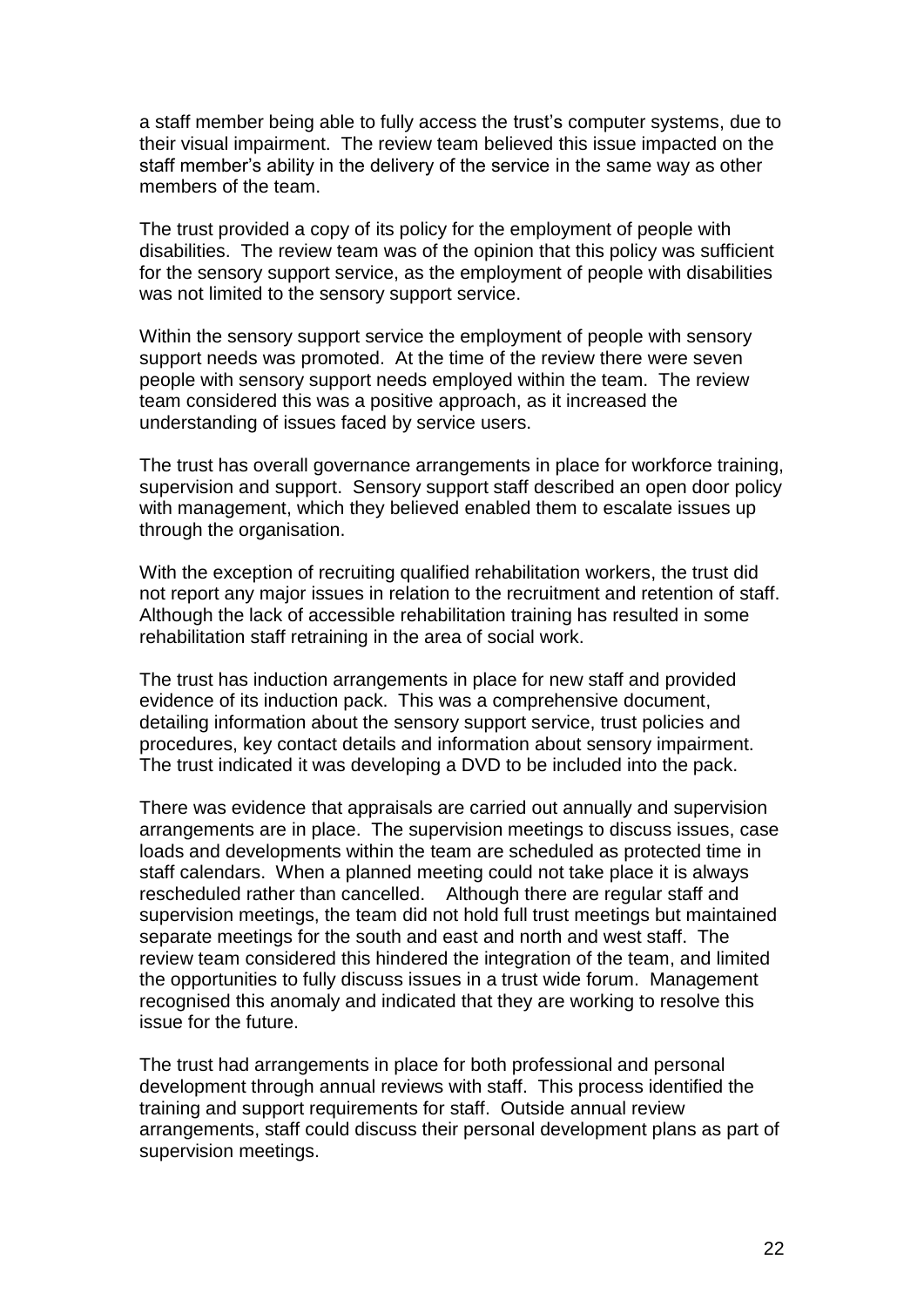During the review, only limited evidence was obtained in relation to the access to development opportunities for staff, as this area was not a priority for investigation. The Regional Sensory Impairment Group was identified as one area where staff had the opportunity to represent the trust at the regional meetings in developing policies and procedures for sensory services. An outcome from this group has led to another development opportunity. A sensory forum has been established with the other trusts to allow staff to meet and learn through sharing examples of good practice.

No evidence was presented to indicate that staff had opportunities to experience the work of other agencies. Due to the size of the team and the current pressures to deliver the services, the review team believed this was not a priority for the service at this time. However, if circumstances were to change, management should consider this development opportunity.

The trust's provision of training was good in relation to human rights, equality, disability and awareness training as well as training for staff in their own area of expertise. With the exception of rehabilitation training, sensory staff did not report any difficulties with access to training. When training was available they were permitted appropriate time off work to attend.

There were no issues with the availability of social work training. However, the trust reported difficulties in accessing rehabilitation training, as there are no courses offered in Northern Ireland. Although the current course is partly distance learning, it is difficult getting people to travel to England for this training. The review team considered that the Belfast Trust should work in conjunction with the other HSC trusts in an effort to negotiate alternative arrangements for the taught modules to make the course accessible locally. The review team acknowledged this may be a challenge for the trusts and any potential training provider.

At the time of the review, access to post qualifying awards for social workers was through the Post Qualifying Framework, facilitated by the Northern Ireland Social Care Council. However, there were no equivalent post qualifying awards for rehabilitation workers. Through the Regional Sensory Impairment Group the trust was working to implement a regional training framework for sensory support and a specialist post qualifying award in sensory support for social workers. This was scheduled to commence in March 2011, with the trust committing staff to participate in the training. The Regional Sensory Impairment Group was also planning to develop a similar post qualifying award for rehabilitation workers, however, it was unclear how this was to be accredited or by whom.

The review team considered the implementation of the regional training framework is essential for the development of both the trust's training plan and the staff engaged in delivering services. The review team believed that the framework should be an integral part of the trusts workforce strategy.

The majority of practitioners have received sign language training, most of which is at British Sign Language Level 1. With only a limited number of staff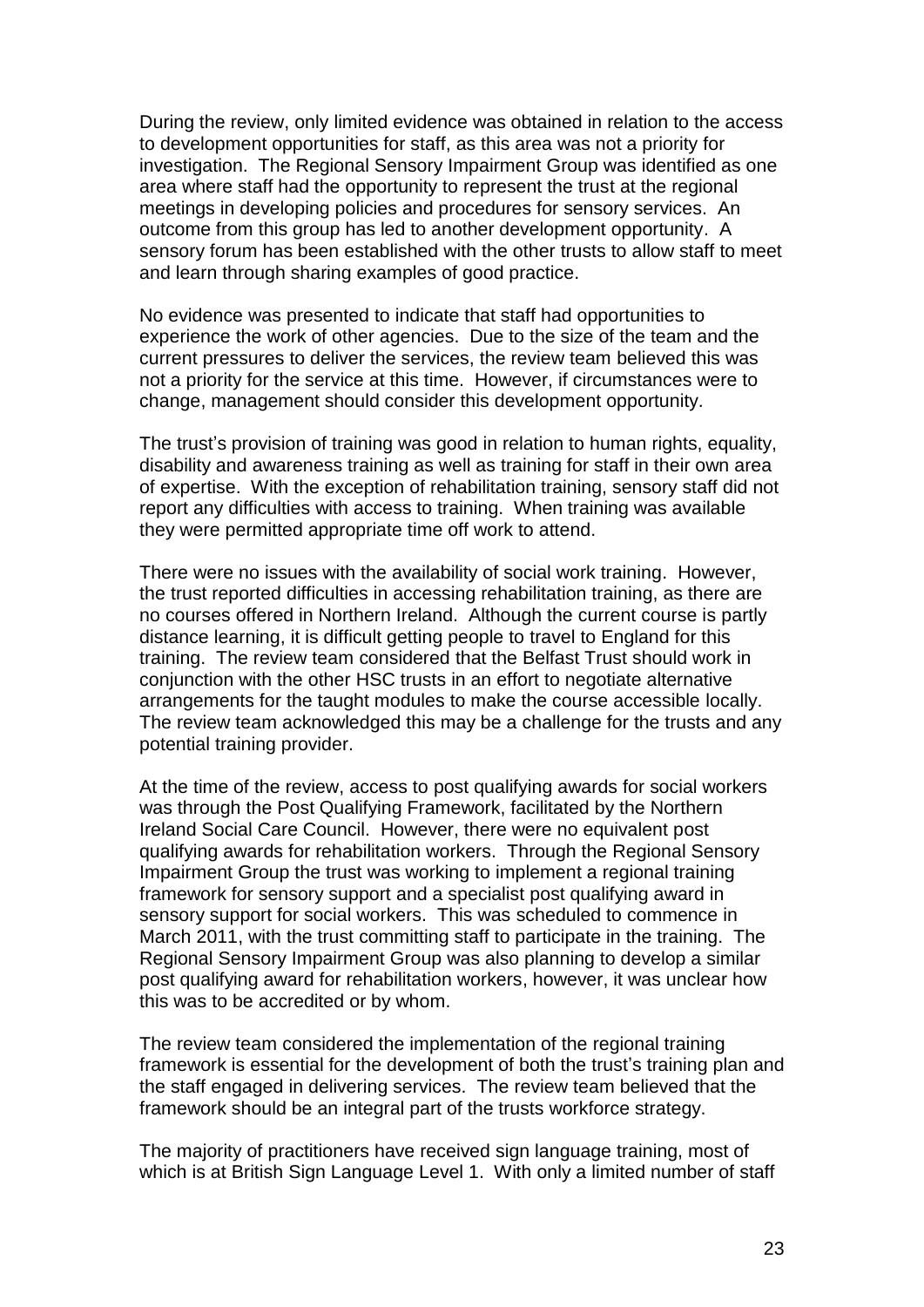trained to BSL Level 2 or 3. The current profile was assessed by the review team as insufficient for effective communication with Deaf service users. All staff were keen to further their training in BSL; however, the limited availability of sign language courses prohibited development in this area. The review team considered that the trust should work in conjunction with the other trusts in an effort to negotiate with providers the establishment of accessible sign language programmes. If staff were more proficient in sign language, in some cases, this would reduce the need for interpreting services.

Through the awareness training, staff received general training in communicating with people who have a sensory support need. It was also identified that approximately half of the sensory support staff had received training in deafblind communication.

Two areas where the trust was unable to provide training for staff were in relation to counselling skills and hearing therapy. However, for both these areas, staff were able to refer service users to qualified professionals in other services.

During the review it was established that the trust has no arrangements in place for the involvement of service users in staff training. This was also reflected during the service user meetings. The trust advised that they used their own staff, who had sensory impairments, for any training. Most of the service users believed that the involvement of service users in staff training was beneficial and expressed an interest in participating in such training.

The trust has good arrangements in place for supervised placements of social work and rehabilitation students. This is facilitated by having qualified practice teachers employed within the team. The sensory support team regularly makes places available to students and over the past three years the team has facilitated 12 student placements in both social work and rehabilitation.

### **Recommendations**

- 9. The Belfast Trust should develop a workforce strategy specific to sensory support services.
- 10.The Belfast Trust should address the issue of accessibility of its information systems to ensure all staff have equal access.
- 11.The Belfast Trust should work collectively with the other trusts and in conjunction with the HSC Board to address the issue of the lack of accessible rehabilitation training in Northern Ireland.
- 12.The Belfast Trust should work collectively with the other trusts and in conjunction with the HSC Board to address the issue of the lack of accessible sign language training in Northern Ireland. All staff working with sign language users should be trained to a minimum of level 2 sign language.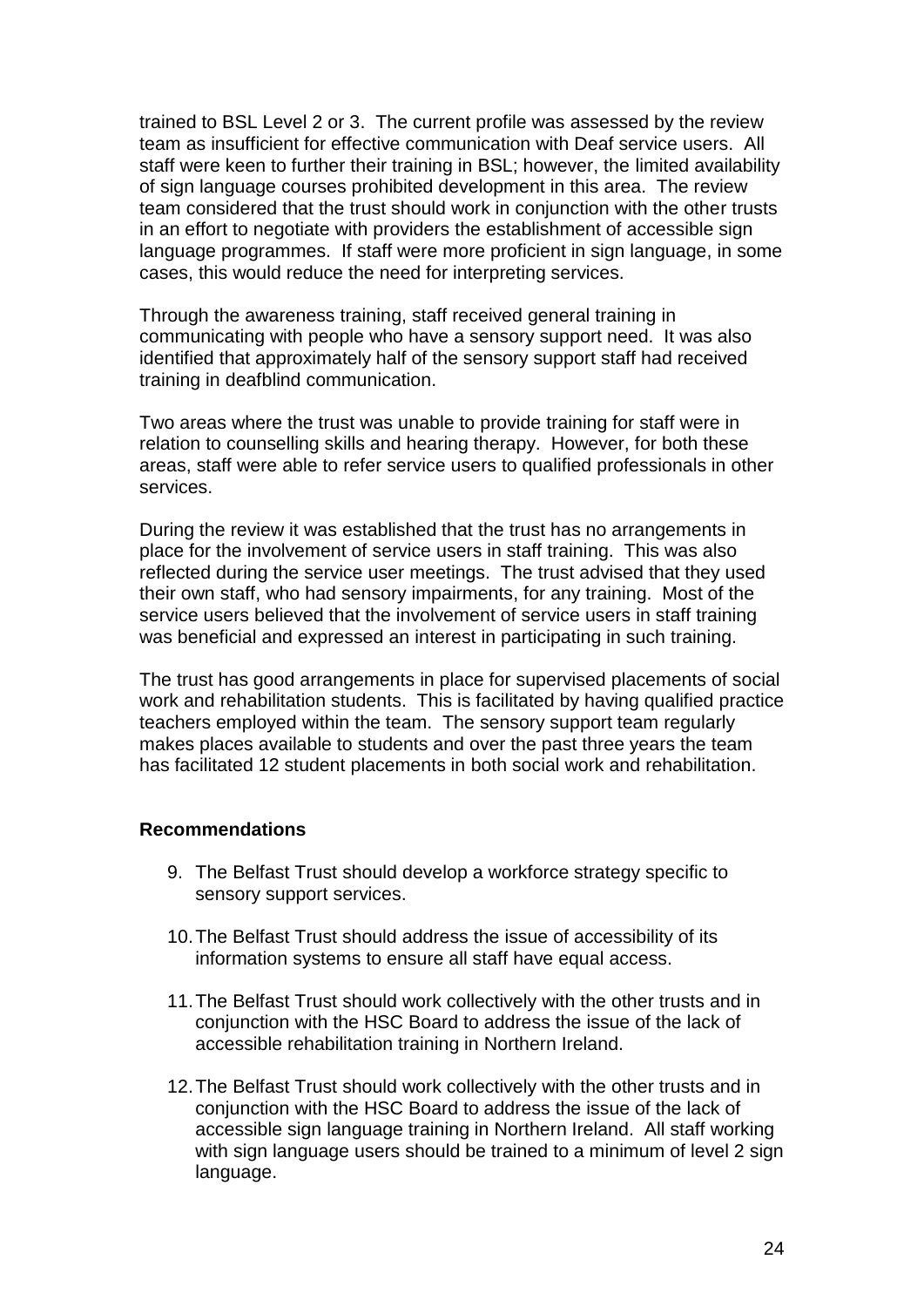13.The Belfast Trust should establish a procedure for involving service users in the training of trust staff.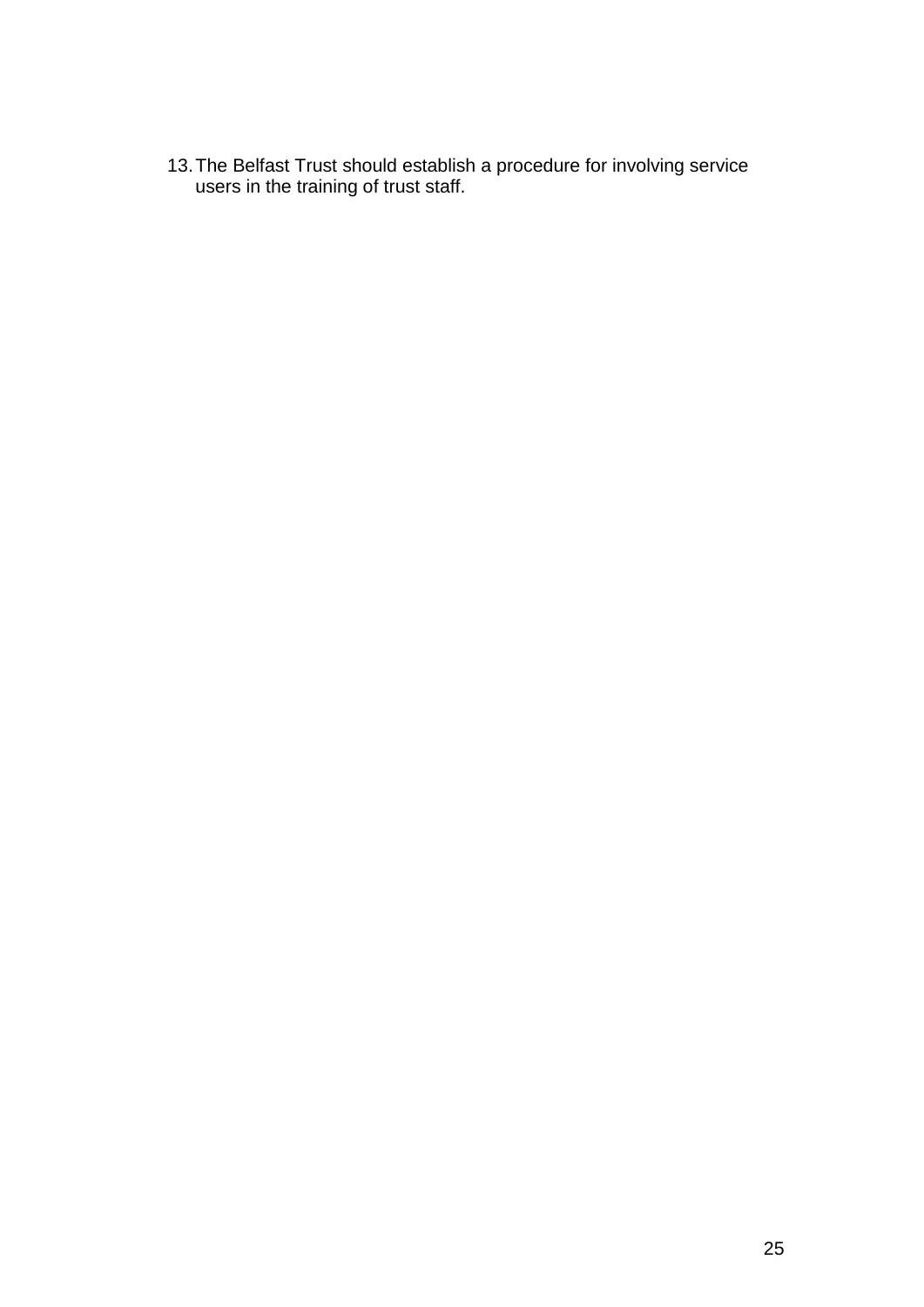### **Standard 6 Person Centred Planning and Review**

**Standard Statement - Sensory support staff work in partnership with the service user, their carer and other relevant agencies and professionals to assess individual need and determine eligibility for care, support and rehabilitation in order to agree service provision.**

During the review consultation events, service users were asked about their care plans and their involvement in the care planning process. The review team was concerned about the number of service users who had claimed they did not have a care plan or were not involved in the planning of their care.

This area was explored further with service users during the meetings and it was determined that the majority of service users were involved in the care planning process. There appeared to be an issue in their understanding of the terminology used and a lack of recognition that the discussion they had with their social workers was an integral part of the care planning process.

Following discussions with trust staff and after a review of a sample of care plans, the review team recognised that staff demonstrated a good understanding and working partnership with service users, who were engaged with in the care planning process from the outset. The review team, however, considered that a large percentage of service users did not fully understand the care planning process, the terminology relating to it or how they were involved in it.

It was noted that the service users' lack of understanding of the process impacted on their ability to fully assert their rights and views in this area. Therefore it could not be comprehensively stated that the service users' rights and views were central to the assessment process and the development of their care as intended by Standard 6 - Criterion 3.

While the regional sensory support pathway recommends targets in relation to response times, during the review there was no evidence obtained to identify any mechanism for recording or monitoring response times. However, the staff made reference to initial referrals being seen within five days. This view was also reflected in the feedback from service users, who made no reference to delays in response times.

The team had recently introduced the new Regional Specialist Assessment document and care plan, in line with a regional initiative for standardisation. It was acknowledged by staff that they were still in a transition phase and that staff and service users were getting used to the new care plans. However, this was being addressed and providing consistency was a priority for the trust.

While it was not possible to perform a full file audit on all of the individual Regional Specialist Assessment documents and care plans, a small sample of these were provided by the trust and examined by the review team.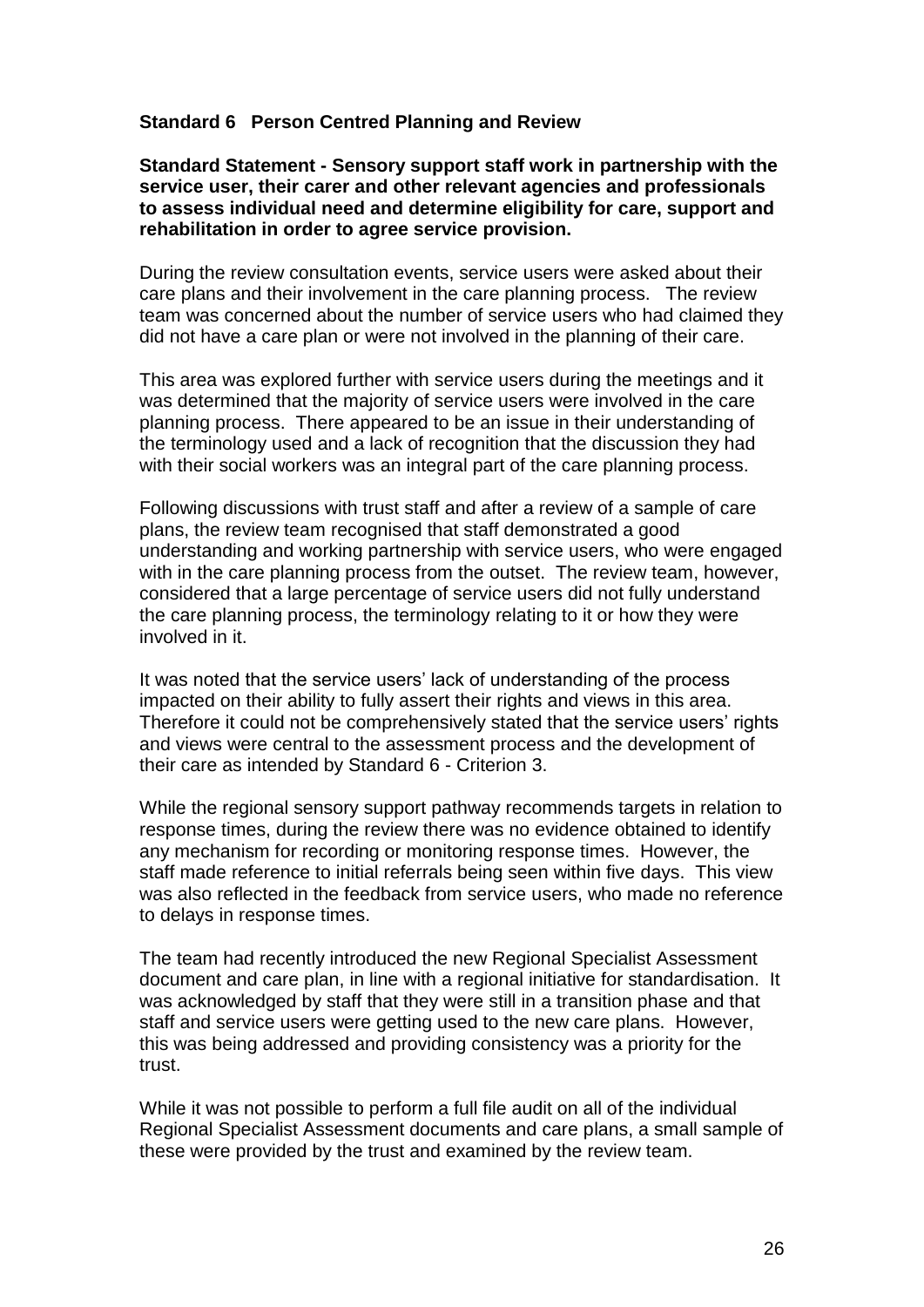The analysis indicated that using the assessment document, a comprehensive level of information could be gathered from service users during their initial assessment review/ referral. This included general information about the service user; details of their current concerns and a history and psychological impact assessment; details of other disabilities, health conditions and medications; their mobility and use of aids; their personal circumstances, employment and living environment; their communication abilities, difficulties and requirements. This information, combined with a risk assessment of the service user, was sufficient to determine the appropriate level and urgency of cases and informed the team of their priority.

The staff did advise of face-to-face assessment and care planning with service users. The service users also signed the care plans to convey that they understood and agreed the content of their care plan. This was also evident from the care plans reviewed.

After a further review of the sample care plans, the review team considered that the information obtained and recorded on the care plans was not as comprehensive as the information in the Regional Specialist Assessment document. Much of the information required by the quality standards was not included in the care plan.

Of the care plans reviewed, there were only limited instances of the service users' views being recorded in the care plans and there were no evidence of the service users' right to take risks in respect of their activities of daily living. Subsequently it could not be comprehensively stated that the service users' choices, preferences and goals had been fully taken into account.

The review team noted that care plans identified limited information on the outcomes and targets to be achieved. With the exception of a small number of cases, the assigned responsibility for the completion of actions was not recorded. In addition, there were no review dates for individual actions, however, an overall review date for the care plan was recorded.

Both managers and staff stated there were arrangements in place for service users to receive a copy of their care plan, but they indicated that this practice was not consistent across the team. Some staff only gave care plans to service users who requested them, while staff stated that many service users refused them. In particular, many Deaf service users did not request copies, as they could not easily understand what had been written in the care plan and there was no provision for providing it in a suitable format for their needs. Of the service users spoken to during the consultation, those that did receive a care plan advised the only alternative format available was large print. Only a limited number of service users confirming that they had received a copy of their care plan. An issue that could have contributed to this was the fact that many service users were not aware of their right to receive a copy of the care plan.

In relation to young adults and the transitional arrangements in place in accordance with Sections 5 and 6 of the Disabled Persons (Northern Ireland)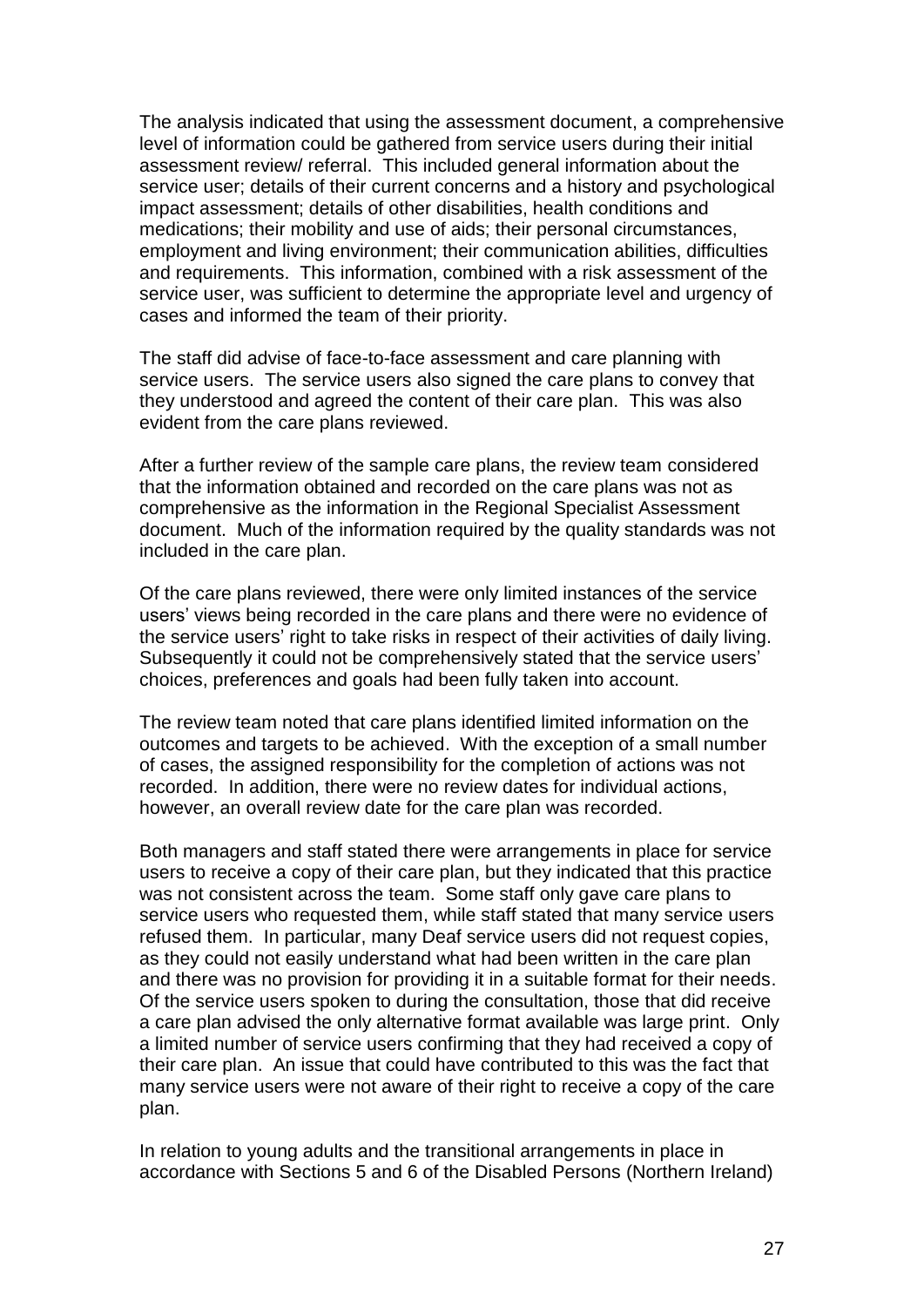Act 1989, the review did not specifically cover this area. While members of the sensory support team did have contact and provided advice to other departments and agencies, social work intervention for children was undertaken by the Children with Disabilities team and further transitional arrangements were being developed.

While the review team did not examine the trust's records management system in detail, it was evident from the discussions with staff and the documentation provided that there were robust procedures in place to manage the system. The trust provided a copy of its records management policy, records of file audits and trust staff confirmed that all files were audited during monthly supervision and signed off by the team leader. A further twenty per cent of these were audited by the assistant service manager.

Trust staff informed the review team about the patient records information system (PaRIS) for recording service user information and its flexibility to share information electronically between teams and other departments. This reduced the need for duplication in relation to obtaining information from service users, but it was only available for use within the south and east area of the trust.

Several staff also raised concerns about the increase in bureaucracy and duplication of effort, resulting from the introduction of the new care plans. The review team believed that once the transition period was completed this duplication would reduce. However, this is an area that the trust should monitor for the future.

### **Recommendations**

- 14.The Belfast Trust should introduce an awareness programme for service users to help them understand the care planning process and their involvement in it, in order to ensure their rights and views are taken into consideration during the assessment process. This should include the development of systems where:
	- a. views, choices, preferences and goals are clearly documented and recorded
	- b. outcomes and targets are clearly identified, with assigned responsibilities and timeframes
- 15.The Belfast Trust should provide all service users with a copy of their individual care plan in an appropriate format as a default and explain to them about their right to receive it. In cases where the service user declines to accept the document, this should be clearly recorded in the care plan.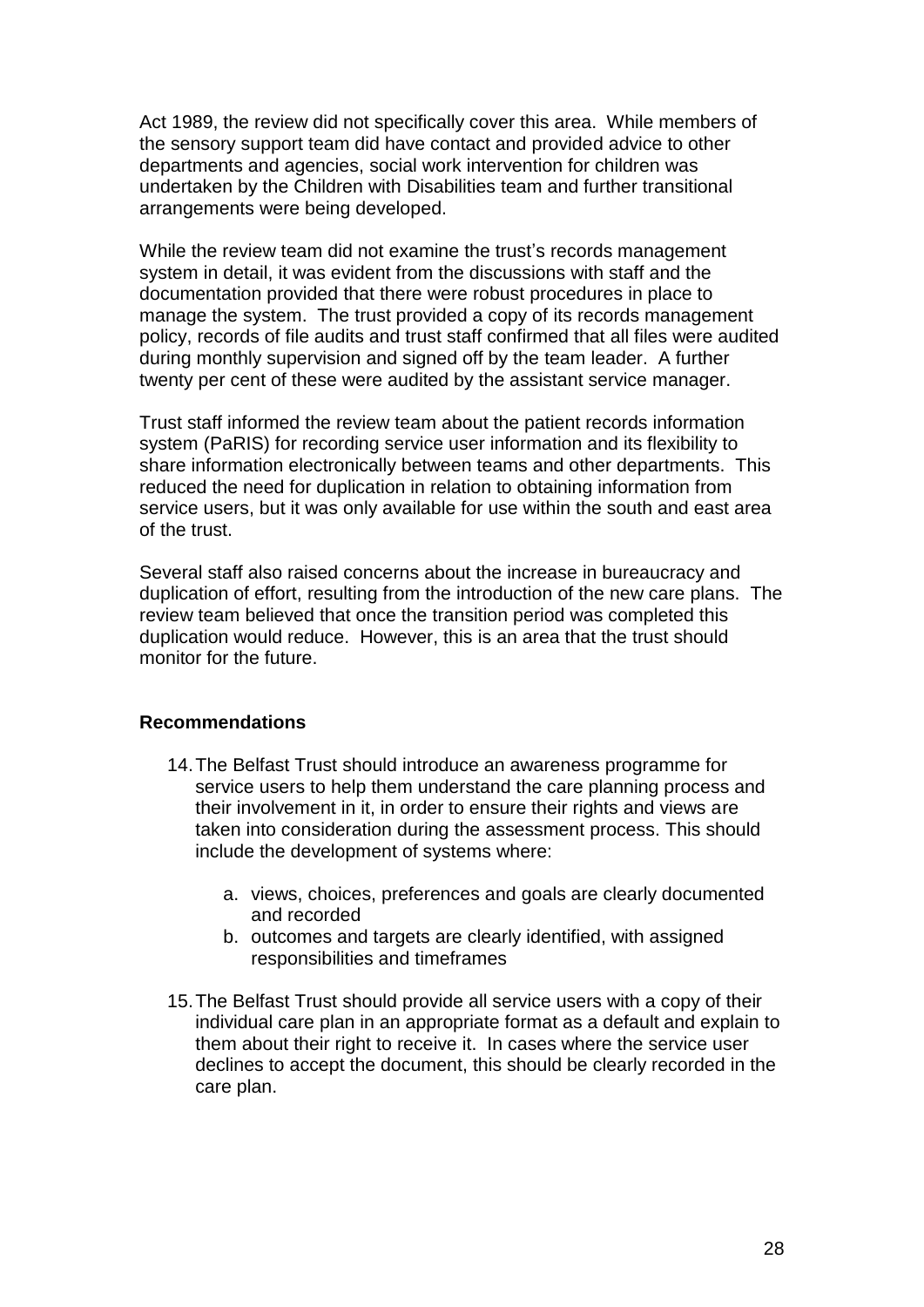#### **Standard 7 The Range of Social Work and Rehabilitation Service Provision**

**Standard Statement - Social Work and Rehabilitation staff work in partnership with service users, carers and relevant agencies to provide a responsive and accessible service which meets the needs of people with sensory support needs.**

The core activities of the sensory support team in the trust are the provision of social work and rehabilitation services to people who are deaf, hard of hearing, blind and visually impaired.

Through utilising the existing resources, the trust is also able to make provision for people who have developed a dual sensory loss. However, for people who were deafblind this was not always the case. Deafblindness is a unique condition that could not be categorised alongside dual sensory loss and requires a specific approach.

The Belfast Trust did not have a specific strategy for people who were deafblind and the associated services were contracted from SENSE. The trust has one social worker with a primary focus on deafblind services and one rehabilitation worker trained in this area. It was acknowledged by the trust that services were lacking in this area and there was a need to develop deafblind communication.

Where the trust did not provide a specific service, they sub-contract the provision of the service to a voluntary sector organisation with relevant experience. The trust has contracts with Shopmobility, RNIB, SENSE, CAB, Upper Springfield Development Trust and the Cedar Foundation for the provision of services.

In relation to specific cases, members of the team may work and liaise with other statutory organisations, however, there were no formal protocols for working with these organisations.

The review team considered that social work and rehabilitation staff used appropriate methods of service delivery and this view was supported by comments made by service users at the consultation events.

The trust provided the main rehabilitation service for people with sight loss and hearing loss, and further rehabilitation services were commissioned through the voluntary organisations. The main method of delivery was facilitated through group and individual rehabilitation sessions which took place in various locations, including an individual's home.

Trust staff facilitated support and rehabilitation groups for lip reading and conditions such as tinnitus, as well as for more general service user groups. Links to other support and user groups, facilitated by the voluntary organisations, were provided by the trust.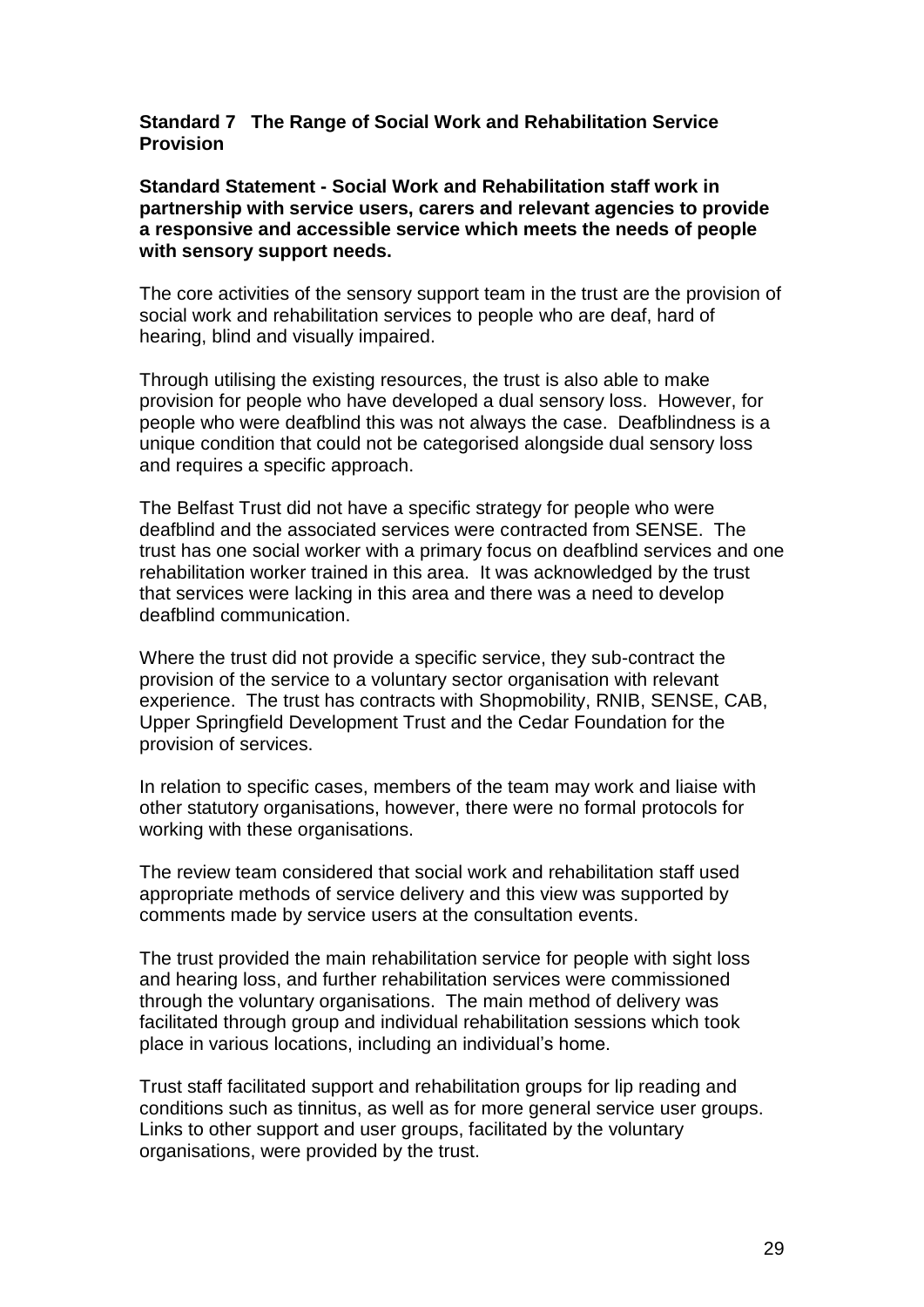The trust commissioned specialist support workers, activity workers and community co-ordinators from voluntary sector organisations to assist service users.

The Belfast Trust had funded a member staff in hearing and hard of hearing rehabilitation and they were currently the only qualified rehabilitation worker in that particular speciality in Northern Ireland. This service provided service users within the trust access to a specialist service not available elsewhere.

None of the sensory support staff were trained as counsellors, although they did provide a basic level of counselling to service users as part of their role. When service users required it, staff were able to make arrangements for professional counselling services. Both staff and service users confirmed that for Deaf people with mental health needs, specialist counselling was accessible via the trust's mental health service.

In some cases staff undertook an advocacy role on behalf of service users, and when the issue dictated, referred service users on to independent voluntary sector advocacy services.

There was no specific out-of-hours service provided by the sensory support team, however, it was identified that many staff did work out-of-hours to assist and facilitate service users who presented in an emergency. The provision of out-of-hours service fell within the trust's generic out-of-hours social work service. Although the out-of-hours service was not reviewed, the review team was concerned as to whether the generic out-of-hours social work service was fully trained to deal with people with sensory support needs. The trust benefits from the HSC Board's interpreting contract with RNIB, which includes a provision for out-of-hours.

From the meetings with service users, it was clear that the majority were unfamiliar with the emergency social work out-of-hours service and the arrangements for accessing it. Informing service users about the service and how to contact the service would improve accessibility.

The sensory support team delivers specialist awareness training to other departments throughout the trust. Staff confirmed working arrangements with the older people's services and regular meetings with audiology and ophthalmology, but there were no details of how they linked in with other programmes of care. This was an area where staff highlighted that they benefited from having closer links.

The working relationships that have developed between the team and both audiology and ophthalmology have improved the arrangements to facilitate earlier intervention. This has the potential to improve the standard of care for newly diagnosed service users.

The availability of communication resources was identified as a major issue for the sensory support team. All staff within the team, with the exception of a number of administrative staff, are trained to a minimum of level 1 sign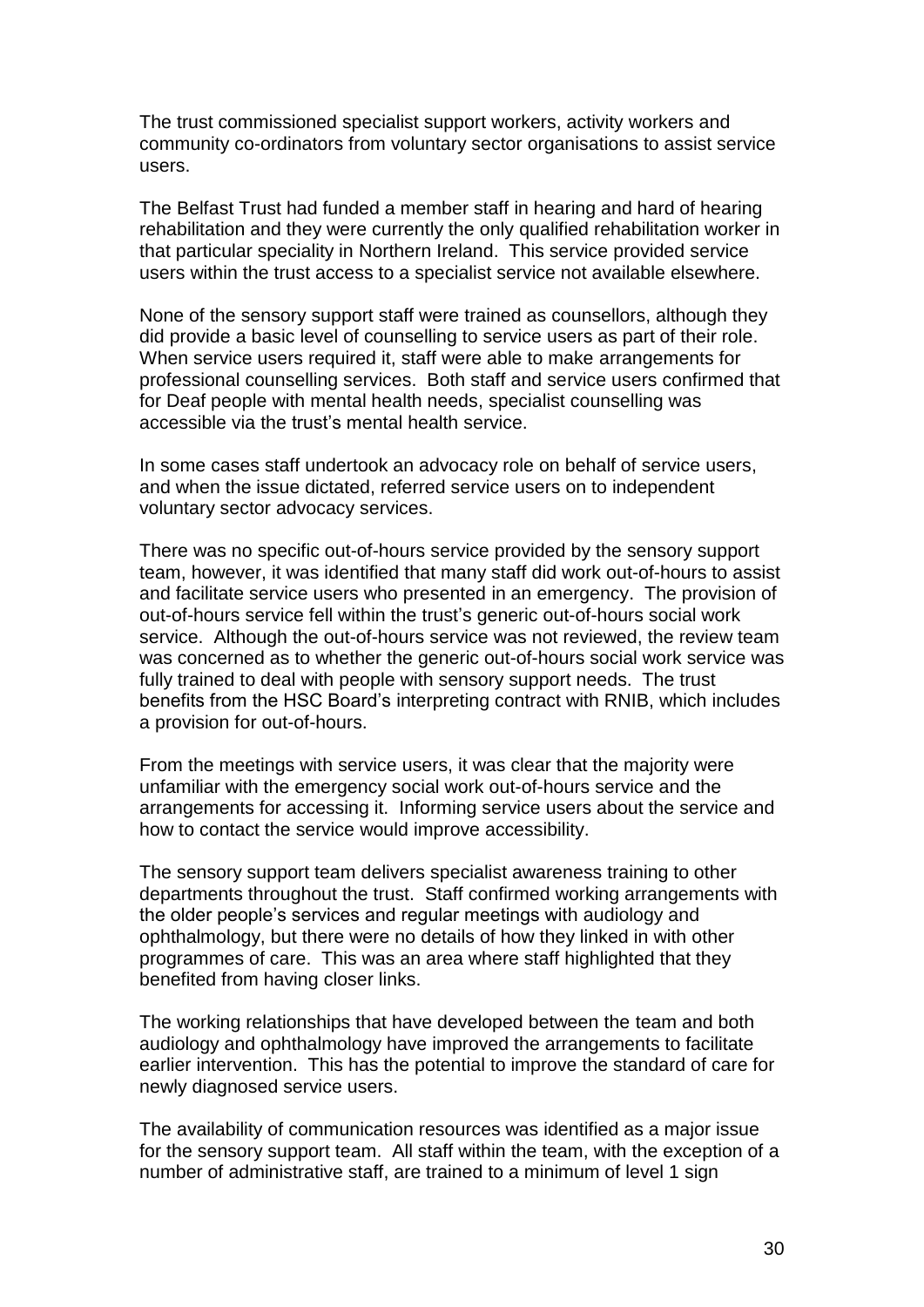language and staff who regularly work with sign language users are trained to level 2 sign language. However, during the consultation service users expressed a need for independent interpreting for meetings. Even with the HSC Board contract for interpreting services in place, there is a gap in the availability of interpreters through this service. This results in many meetings with Deaf service users taking place in the absence of an interpreter. The availability of interpreters is outside of the control of the trust, but the impact of the problem could be reduced through further staff training, as referenced under Standard 5.

The trust maintains registers of people with visual and hearing impairments who have had or are currently in contact with the service. The registers were being used in relation to service planning, however, the effectiveness of the registers was questioned by the review team, given the potential numbers of people with sensory loss and undetected sensory loss that were not in contact with the service.

### **Recommendations**

16.The Belfast Trust should develop a specific strategy for the provision of care for people who are deafblind.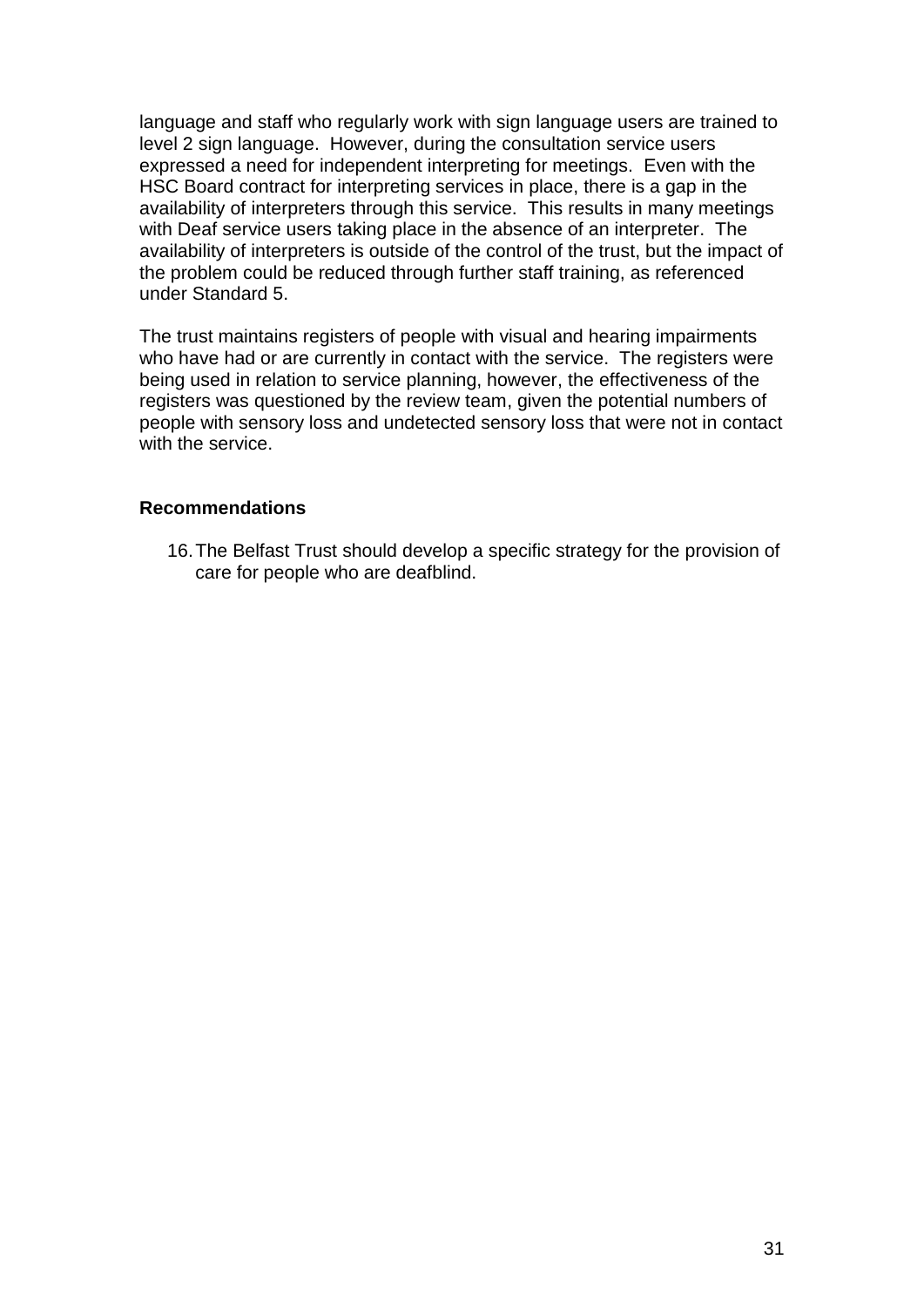### **Standard 8 Aids and Equipment which Assist Daily Living and Communication for Service Users**

#### **Standard Statement - A range of specialised aids and equipment which assist daily living and communication are provided in response to assessed need.**

Whilst the Belfast Trust reported adherence to elements of this standard the review team concluded this to be somewhat ambiguous. The quality standards advocate the provision of aids and equipment based on assessed need and service user choice. However, due to practical and financial constraints, the range of aids and equipment was more closely aligned with cost and were basic and merely met the minimum statutory requirements. In comparison to the range of aids and equipment currently available on the market, the review team concluded that it was difficult to see how those provided by the trust fully met the intentions of the quality standards.

At the time of the review, there was no regional policy in place for the provision of aids and equipment, however, the Regional Sensory Impairment Group was working on the development of a suitable policy. The trust did not have an individual policy for the provision of aids and equipment.

In the absence of an approved regional policy it was not possible to determine the rationale for the provision of aids and equipment, and whether it reduced inequality or provided improved value for money. This also resulted in the regional commissioning group not yet being established. However, it was anticipated that the trust would be represented on this group. It had been planned that this group would have responsibility to monitor and review expenditure within the context of a regional budget; test and review the range and performance of aids and equipment supplied; and access up-to-date information regarding the availability of the most recent aids and equipment.

Trust managers and staff told the review team that equipment was issued after an assessment of need, and that user choice was considered, where possible. This approach was consistent with the views expressed by service users, who received an assessment. However, service users went on to say that they were provided with a minimal choice of basic aids and equipment.

The majority of blind service users advised that they were unaware of what aids and equipment the trust were supposed to supply. The hard of hearing service users advised that they were provided with information about the aids and equipment supplied by the trust.

When queried about the eligibility criteria for receiving aids and equipment, all service users advised that they were unaware of them and that this information had not been supplied by the trust.

While trust staff advised that service users were signposted to other suppliers in cases where the trust was unable to provide certain items of equipment, service users gave mixed accounts of this practice. Visually impaired and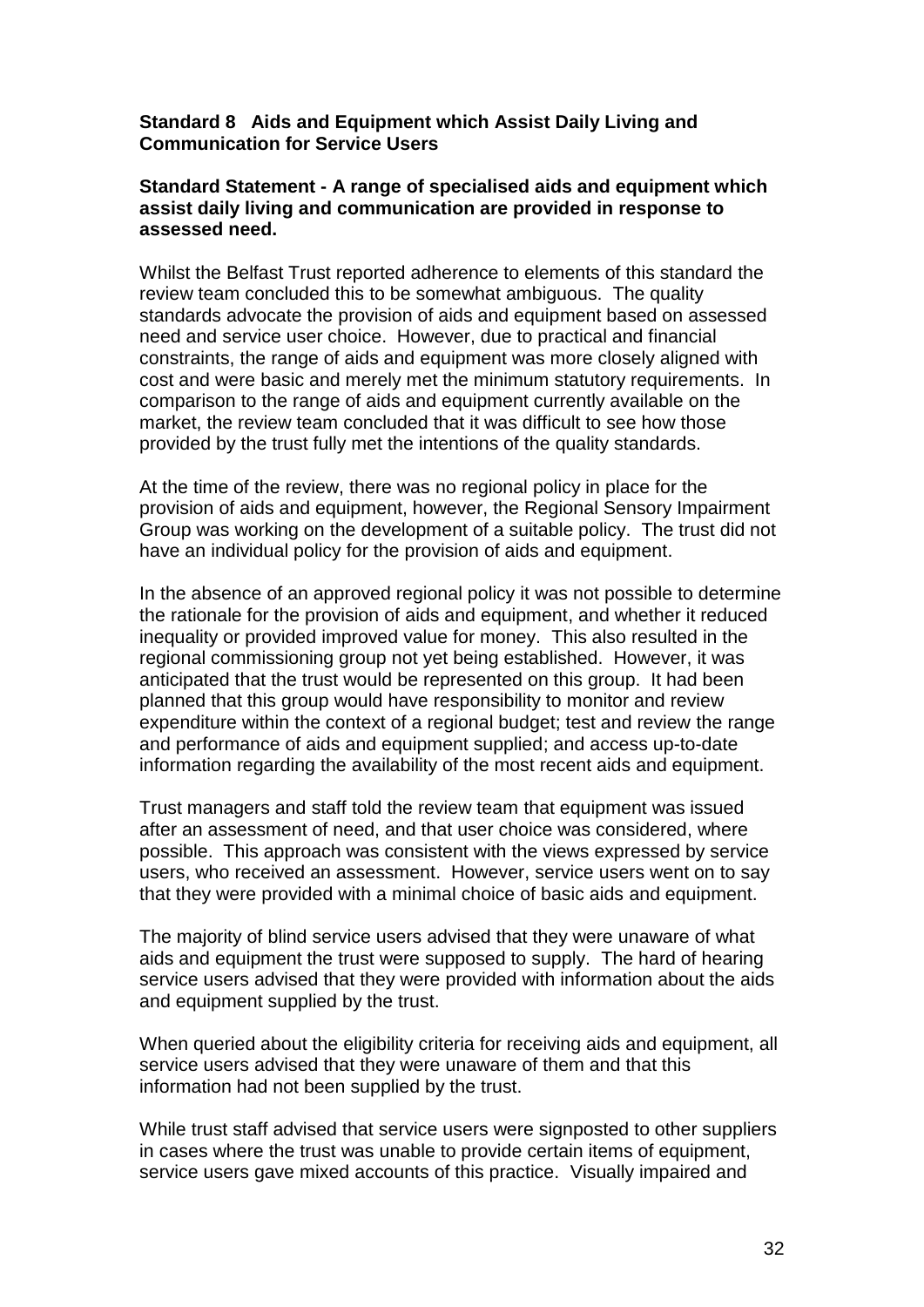hard of hearing service users spoke of receiving advice on where and how to obtain other aids and equipment, however, the majority of the blind service users stated they did not receive such information.

Service users advised that aids and equipment were supplied with the necessary instructions, usually the original information from the supplier. While this information is not generally in an accessible format for many service users, in most cases it is not reasonably practicable for the trust to replicate this information in alternative formats. To assist service users, staff receive training on the use of aids and equipment which allows them to instruct service users how to use them.

The review team found no evidence of the mechanisms for the review and replacement of aids and equipment in line with the changing needs of service users. Trust staff reported that equipment can be replaced if it is not suitable and that all assessments for equipment are jointly carried out with service users. The trust also stated that the service users were given the name of the person to contact regarding any changes in needs. However, service users indicated that they were unaware of this and contacted the social worker when they had any problems with equipment. In relation to the reassessment of equipment, the trust had no mechanisms in place for the self-assessment by the user.

The trust had in place arrangements between the teams and the Business Services Organisation, Procurement and Logistics Service and its estates department regarding responsibilities for the provision, installation, maintenance and replacement of aids and equipment. Where the service users lived in Northern Ireland Housing Executive (NIHE) accommodation, the social workers engaged with NIHE in relation to equipment and making reasonable adjustments for service users.

### **Recommendations**

- 17.The Belfast Trust should continue to contribute to the development and implementation of a regional policy for the provision of aids and equipment through the Regional Sensory Impairment Group.
- 18.The Belfast Trust should develop and communicate to service users information on:
	- a. aids and equipment supplied by the trust
	- b. aids and equipment available externally from the trust
	- c. the eligibility criteria for receiving equipment
	- d. the mechanisms for the review and replacement of aids and equipment in line with the changing needs of service users
	- e. the details of the person to contact regarding any changes to equipment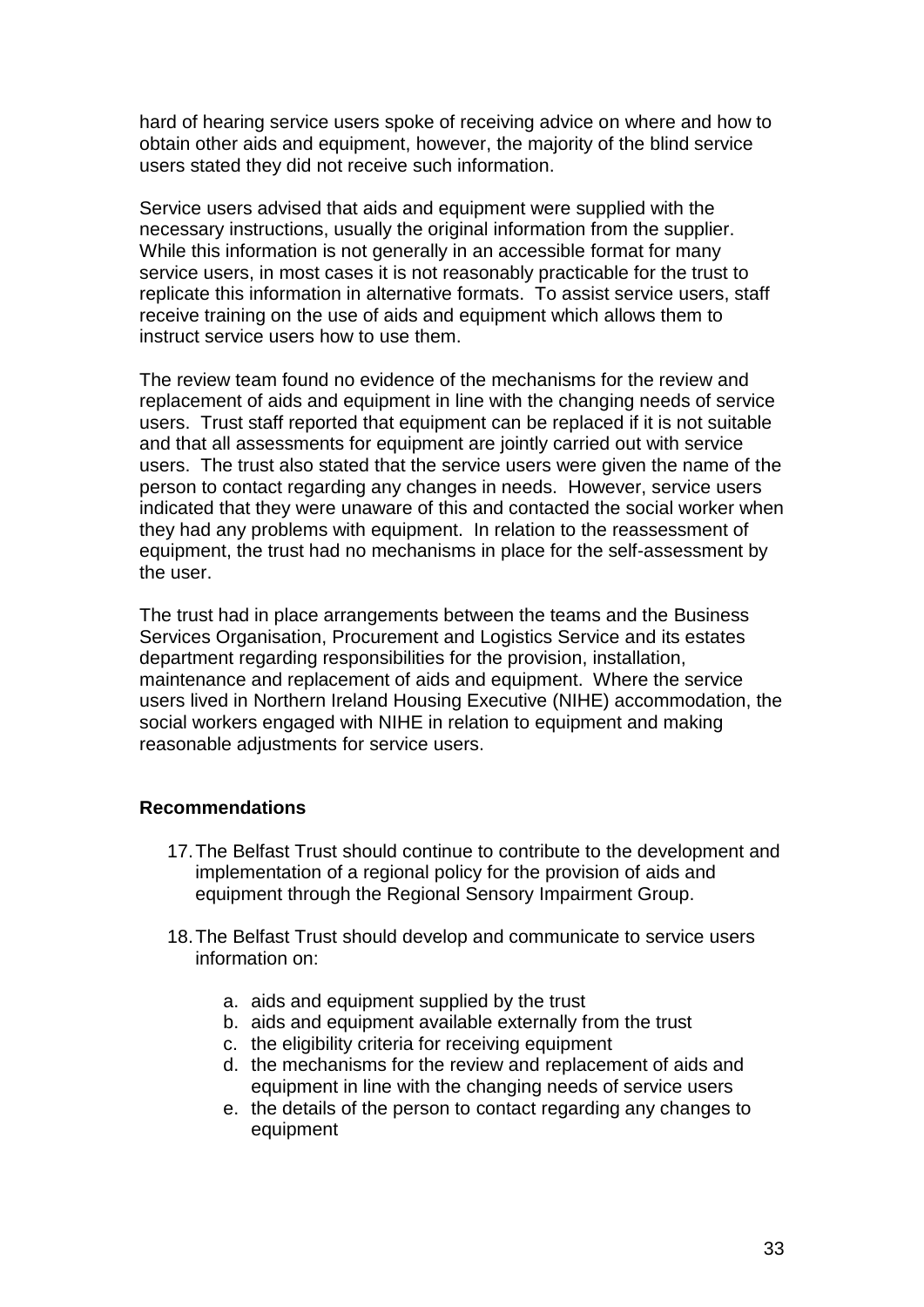# **Section 3 – Conclusion of Findings**

# **3.1 Conclusion**

In its feedback to the Belfast Trust on the day of the review, the review team reflected its observations of a highly motivated sensory support services team, knowledgeable in the provision of services to service users with sensory needs. This was evidenced through practitioner knowledge of the impact of the UNCRPD and the way in which the teams had developed a range of resources to ensure that services are delivered in a safe and effective manner. Examples of these initiatives were: the development of an induction DVD on sensory awareness for new staff; a pack for students in sensory support services; and engagement in the development of materials for a specialist sensory support post qualifying award.

The review team observed limited awareness of the service, the underpinning standards and the UNCRPD at senior management levels within the trust. The review team also considered that it was important that corporate management awareness and education of the service, its users and standards should be developed.

Within the trust there is a general strategy for the engagement of service users. However, it was considered that there was an underrepresentation of sensory expertise and outputs specifically aimed at sensory services emanating from this work. Therefore, in line with the standards assessed, the review team recommend that a specific user engagement strategy should be developed.

Central to the promotion of care and rehabilitation to the needs of the sensory service users is the ability to access good quality information in a range of accessible formats. Whilst information has been developed over the last number of years, the review team was clear that there is a need for further development in respect of: information needs analysis; on-going review and quality assurance of information materials; accessibility through the trust's website; and specific formats for sign language users.

Central to the delivery of effective services to people with sensory support needs is the requirement to have joint working between statutory and voluntary sector services. The review team identified good working relationships and arrangements with voluntary sector organisations. While working relationships with other programmes of care were good, the review team considered there was a requirement on the part of the trust to develop more formal arrangements to ensure the effective and safe delivery of services.

The review team examined workforce needs for staff, in line with the standards assessed. They considered there were a number of areas requiring further consideration in respect of staff training and development. These included: awareness training for all trust staff delivering any service to those with sensory needs; specific work with other trusts through the regional group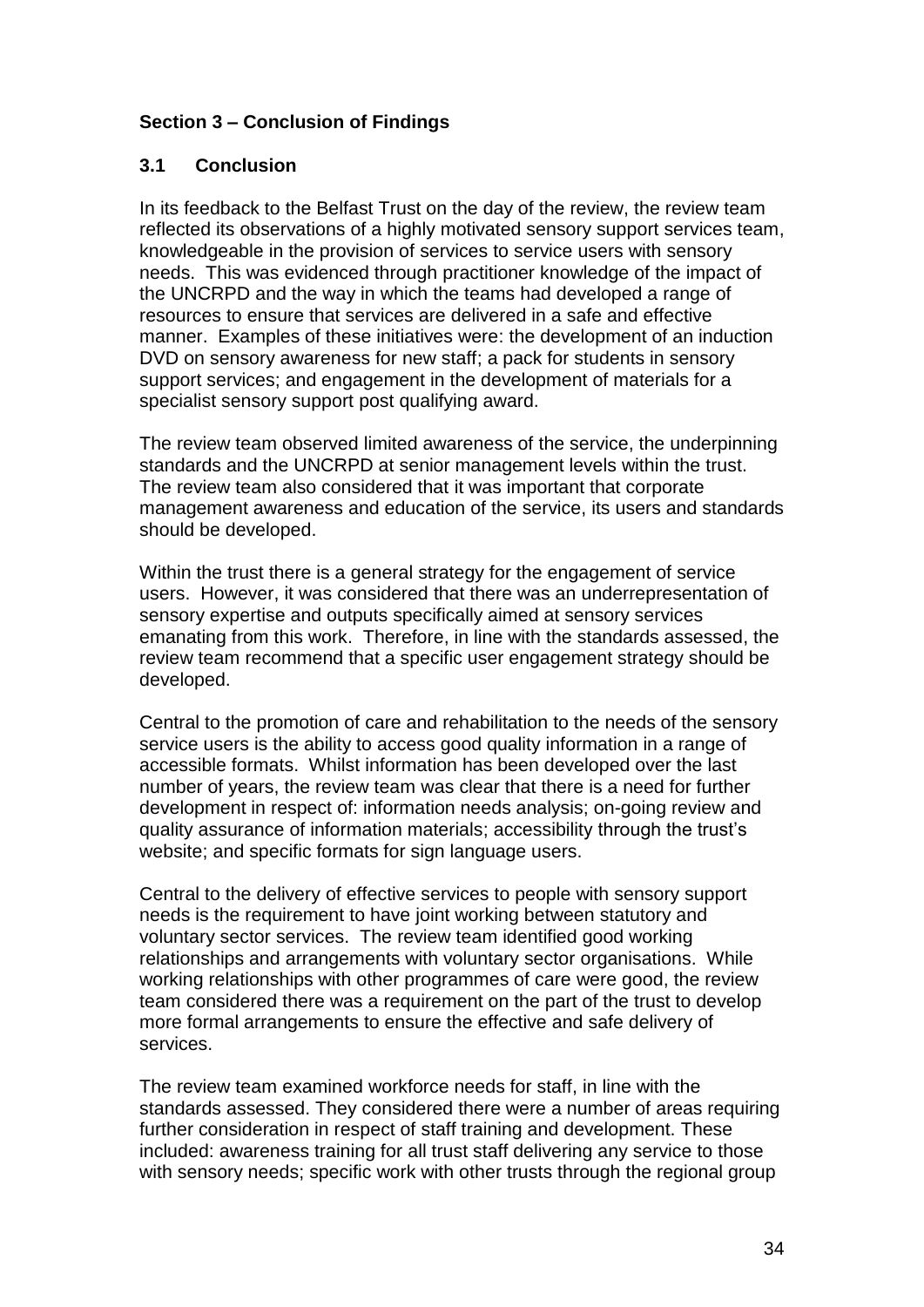on the development of Northern Ireland accessible training for rehabilitation workers and the development of a programme to enable staff working within sensory support services to be appropriately trained in sign language. The review team also recommends that the trust ensures the involvement of sensory service users in the development and delivery of its training programmes.

One key area for the development of more focused service provision is in the delivery of services for those who are deafblind. The review team recommends that a specific deafblind strategy is developed for this user group.

Whilst there was evidence of person centred planning in place, staff groups confirmed that this was still a work in progress. The review team observed that the ongoing development is facilitated and promoted in line with Standard 5 of the Quality Standards for Social Work and Rehabilitation in Sensory Support Services.

As a result of limited development in the provision of specialist equipment the review team recommends that the trust continues to contribute to the development of a regional policy for the provision of aids and equipment through the Regional Sensory Impairment Group.

Exemplars of good practice were noted during the course of this review. These include: the training and involvement of service users in staff recruitment exercises and the involvement of service users in the design and development of signage across a number of new trust facilities.

RQIA wishes to thank the Belfast Health and Social Care Trust management, staff and service users for their co-operation and invaluable contribution to this review.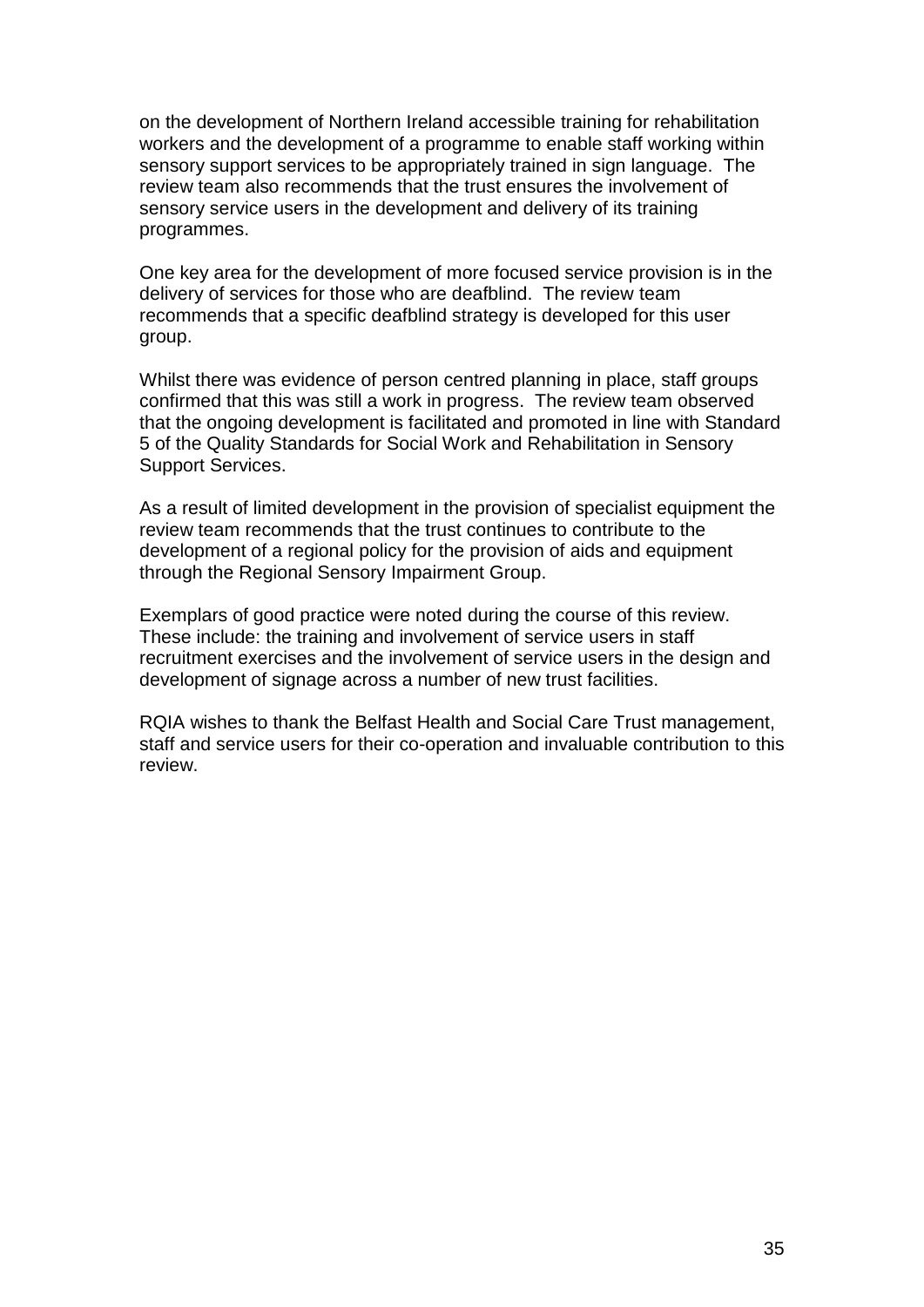## **3.2 Summary of Recommendations**

- 1. The Belfast Health and Social Care Trust (Belfast Trust) should ensure that a programme of awareness raising and training on the legal and governance implications of the United Nations Convention on the Rights of Persons with Disabilities (UNCRPD) is provided to senior managers and trust board members.
- 2. The Belfast Trust should develop a strategy that promotes the involvement of service users with sensory support needs in the planning, delivery and review of sensory support services in a coordinated way.
- 3. The Belfast Trust should conduct a baseline review of information to determine whether the current information meets the needs of sensory support service users. This review should involve service users.
- 4. The Belfast Trust should establish guidelines for reviewing and quality assuring information. This should involve service users and be revised and updated on an annual basis.
- 5. The Belfast Trust should make available and deliver information in a suitable format for sign language users, such as signed videos.
- 6. The Belfast Trust should update its website to make it more accessible to people with sensory support needs. This should include an information portal that provides comprehensive details of services and signposts service users to other departments and organisations that can assist them further.
- 7. The Belfast Trust should develop a service delivery plan specific to sensory support services. This should involve service users and other key partners.
- 8. The Belfast Trust should formalise in written guidance the liaison arrangements with other programmes of care and departments.
- 9. The Belfast Trust should develop a workforce strategy specific to sensory support services.
- 10.The Belfast Trust should address the issue of accessibility of its information systems to ensure all staff have equal access.
- 11.The Belfast Trust should work collectively with the other trusts and in conjunction with the HSC Board to address the issue of the lack of accessible rehabilitation training in Northern Ireland.
- 12.The Belfast Trust should work collectively with the other trusts and in conjunction with the HSC Board to address the issue of the lack of accessible sign language training in Northern Ireland. All staff working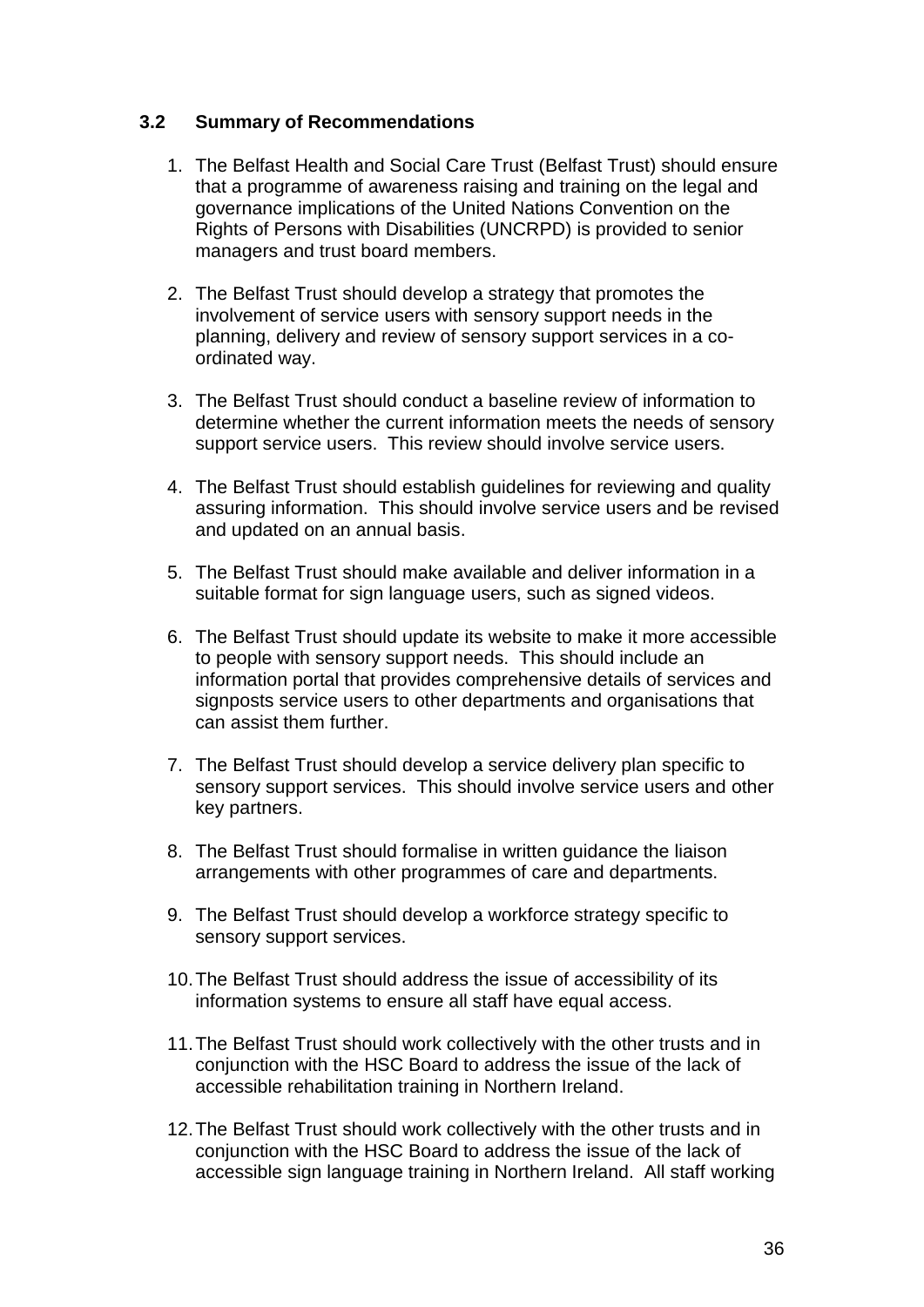with sign language users should be trained to a minimum of level 2 sign language.

- 13.The Belfast Trust should establish a procedure for involving service users in the training of trust staff.
- 14.The Belfast Trust should introduce an awareness programme for service users to help them understand the care planning process and their involvement in it, in order to ensure their rights and views are taken into consideration during the assessment process. This should include the development of systems where:
	- a. views, choices, preferences and goals are clearly documented and recorded
	- b. outcomes and targets are clearly identified, with assigned responsibilities and timeframes
- 15.The Belfast Trust should provide all service users with a copy of their individual care plan in an appropriate format as a default and explain to them about their right to receive it. In cases where the service user declines to accept the document, this should be clearly recorded in the care plan.
- 16.The Belfast Trust should develop a specific strategy for the provision of care for people who are deafblind.
- 17.The Belfast Trust should continue to contribute to the development and implementation of a regional policy for the provision of aids and equipment through the Regional Sensory Impairment Group.
- 18.The Belfast Trust should develop and communicate to service users information on:
	- a. aids and equipment supplied by the trust
	- b. aids and equipment available externally from the trust
	- c. the eligibility criteria for receiving equipment
	- d. the mechanisms for the review and replacement of aids and equipment in line with the changing needs of service users
	- e. the details of the person to contact regarding any changes to equipment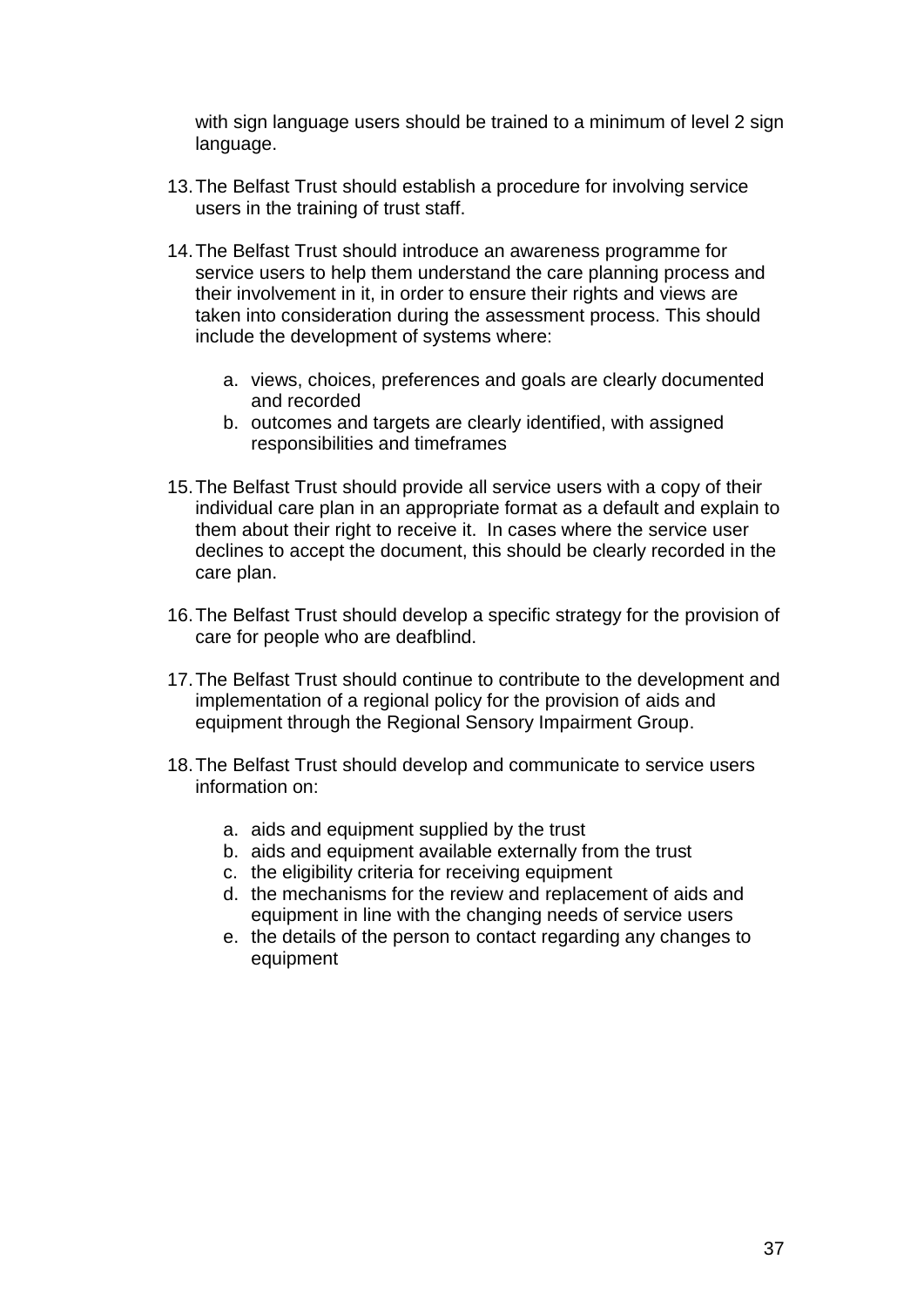# **3.3 Glossary**

|               | <b>Belfast Trust - Belfast Health and Social Care Trust</b>               |
|---------------|---------------------------------------------------------------------------|
| <b>BSL</b>    | - British Sign Language                                                   |
| <b>CAB</b>    | - Citizens Advice Bureau                                                  |
| <b>DANI</b>   | - Deaf Association of Northern Ireland                                    |
| <b>DHSSPS</b> | - Department of Health, Social Services and Public<br>Safety              |
| GP            | - General Practitioner                                                    |
| <b>HSC</b>    | - Health and Social Care                                                  |
| <b>ISL</b>    | - Irish Sign Language                                                     |
| <b>NIHE</b>   | - Northern Ireland Housing Executive                                      |
| PaRIS         | - Patient Records Information System                                      |
| <b>PPI</b>    | - Personal and Public Involvement                                         |
| <b>RNIB</b>   | - Royal National Institute of Blind People                                |
| <b>RNID</b>   | - Royal National Institute for Deaf People                                |
| <b>RQIA</b>   | - Regulation and Quality Improvement Authority                            |
| <b>RSIG</b>   | - Regional Sensory impairment Group                                       |
| <b>SST</b>    | - Sensory Support Team                                                    |
| <b>UNCRPD</b> | - United Nations Convention on the Rights of Persons<br>with Disabilities |